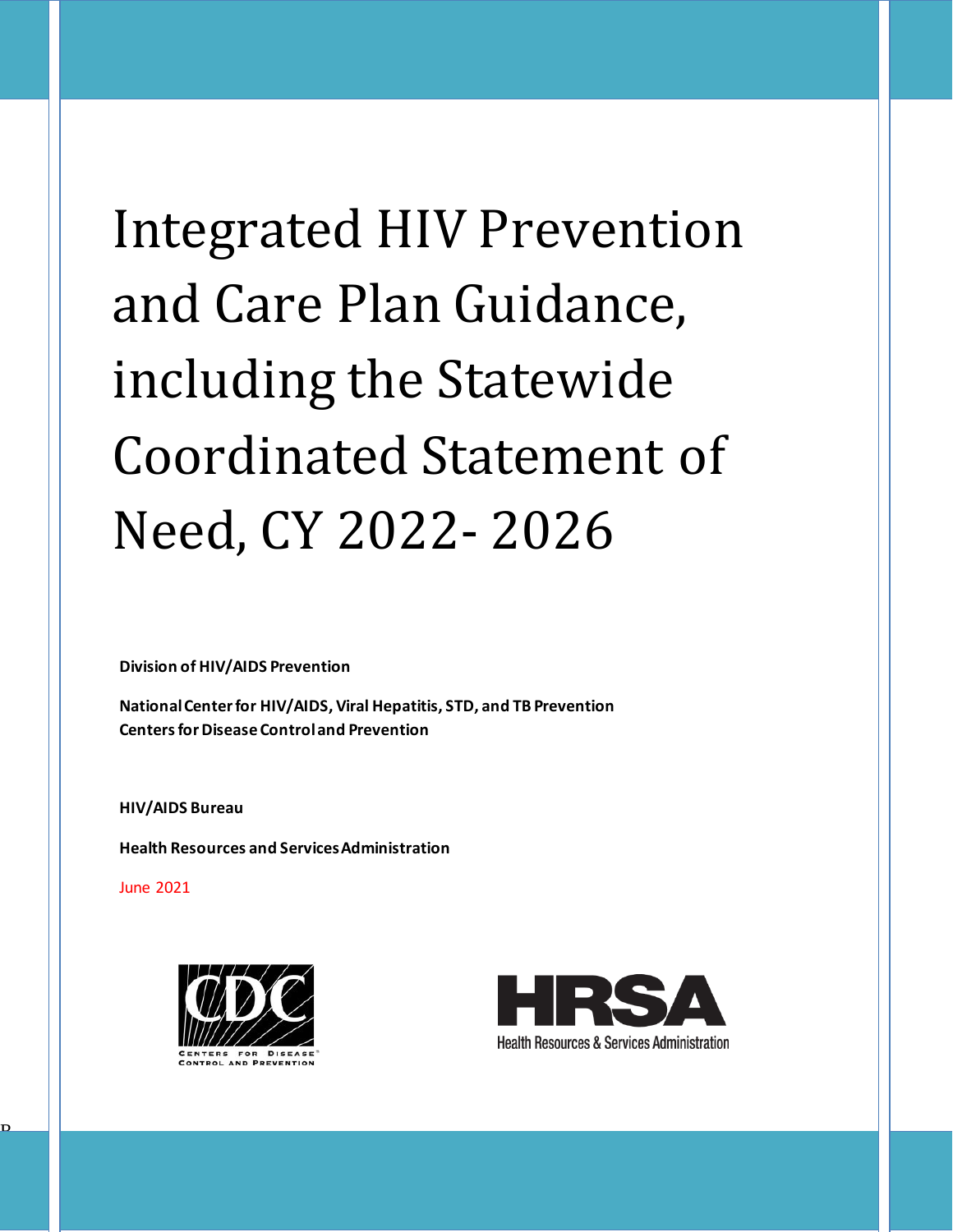# **Executive Summary**

The Centers for Disease Control and Prevention (CDC) and the Health Resources and Services Administration (HRSA) developed this guidance to support the submission of the Integrated HIV Prevention and Care Plan (hereafter referred to as Integrated Plan), including the Statewide Coordinated Statement of Need (SCSN) for calendar year (CY) 2022-2026 (hereafter referred to as Integrated Plan Guidance). This guidance builds upon the previous guidance issued in 2015 when the CDC's Division of HIV/AIDS Prevention (DHAP) and HRSA's HIV AIDS Bureau (HAB) published its first Integrated HIV Prevention and Care Guidance, including the SCSN for CY 2017-2021. This guidance allowed funded health departments and planning groups to submit one integrated HIV plan to lead the implementation of both HIV prevention and care services. As in 2015, the Integrated Plan Guidance for CY 2022-2026 meets all programmatic and legislative requirements associated with both CDC and HRSA funding. It reduces grant recipient burden and duplicative planning efforts and promotes collaboration and coordination around data analysis. The Integrated Plan Guidance necessitates engagement from a wide range of stakeholders including people at risk for HIV and people with HIV. The Integrated Plan Guidance intends to accelerate progress towards meeting national goals while allowing each jurisdiction to design a HIV services delivery system that reflect local vision, values, and needs.

CDC and HRSA funded recipients will notice several key changes in the Integrated Plan Guidance for CY 2022-2026 from the [Integrated Plan Guidance](https://hab.hrsa.gov/sites/default/files/hab/Global/hivpreventionplan062015.pdf) for CY 2017-2021. These changes reflect feedback from recipients and people with HIV as well as priorities detailed in the [HIV National Strategic Plan](https://www.hiv.gov/federal-response/hiv-national-strategic-plan/hiv-plan-2021-2025) published January 2021 and the implementation strategies outlined in the [Ending the HIV Epidemic in the U.S.](https://www.hiv.gov/federal-response/ending-the-hiv-epidemic/overview) (EHE) initiative. Specifically, recipients who have already conducted extensive planning processes as part of the development of their EHE awards and in conjunction with CDC's *Strategic Partnerships and Planning to Support the Ending the HIV Epidemic in the United States(PS19-1906*) program or through other jurisdictional efforts (e.g., Getting to Zero plans, Fast Track Cities, Cluster and Outbreak Detection and Response plans) may submit portions of those plans to satisfy this Integrated Plan Guidance as long as the Integrated Plan submission addresses the broader needs of the geographic jurisdiction and applies to the entire HRSA and CDC HIV funding portfolio. To that end, the Integrated Plan Guidance for CY 2022-2026 includes the *CY 2022 – 2026 CDC DHAP and HRSA HAB Integrated Prevention and Care Plan Guidance Checklist* (See *Appendix 1*). This checklist details submission requirements and allows each jurisdiction to determine which elements may require new content and which elements were developed as part of another jurisdictional plan.

Additionally, jurisdictions should submit plans that follow the goals and priorities as described in the *HIV National Strategic Plan: [A Roadmap to End the Epidemic for the](https://hivgov-prod-v3.s3.amazonaws.com/s3fs-public/HIV-National-Strategic-Plan-2021-2025.pdf)  [United States, 2021-2025](https://hivgov-prod-v3.s3.amazonaws.com/s3fs-public/HIV-National-Strategic-Plan-2021-2025.pdf)* and in the updated HIV strategy that will be released later this year, and use data to devise strategies that reduce new HIV infections by 90% by 2030. Proposed strategies should include the implementation of activities that will diagnose all people with HIV as early as possible, treat all people with HIV rapidly and effectively to reach sustained viral suppression, prevent new HIV transmissions by using proven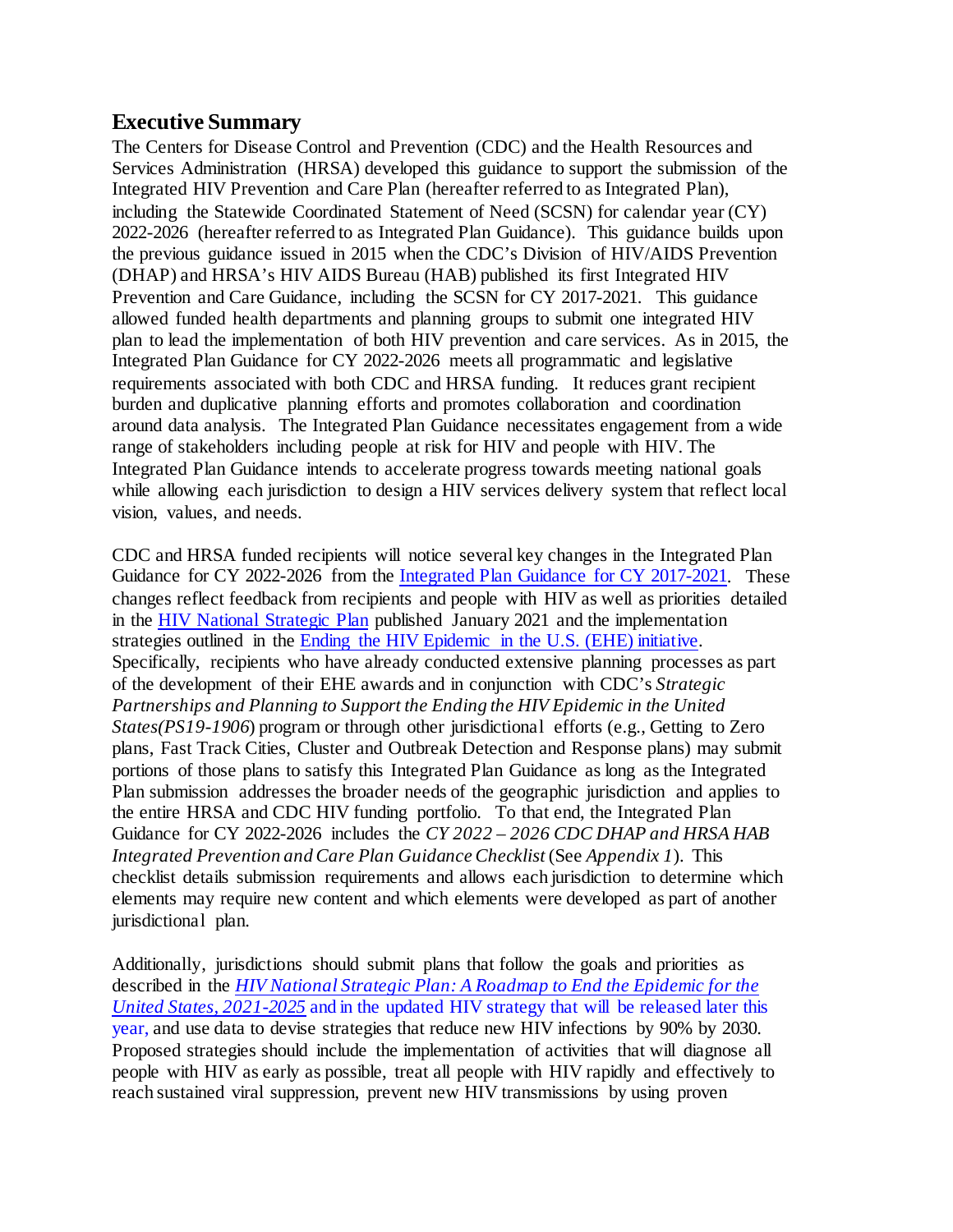interventions, and respond quickly to potential outbreaks to get needed prevention and treatment services to people who need them.

# **Section I: Introduction**

In the United States, we have the tools to end the HIV epidemic. During 2015–2019, the annual number and rate of diagnoses of HIV infection decreased in both the United States and six dependent areas. Although numbers and rates decreased overall, diagnoses of HIV infection increased in some subgroups and decreased in others. The work of dedicated individuals across HIV prevention and care delivery systems have contributed to the number of HIV diagnoses decreasing nine percent among adults and adolescents between 2015 and 201[91](#page-2-0), and viral suppression rates for clients in the Ryan White HIV/AIDS Program (RWHAP) increased from 69.5 percent in 2010 to 88.1 percent in 2019[2.](#page-2-1) However, health disparities persist among gay, bisexual and other men who have sex with men, particularly Black, Latino, and American Indian/Alaska Native men; Black women; transgender women; youth aged 1[3](#page-2-2)-24 years; and people who inject drugs<sup>3</sup>. To reach the national goals of reducing new HIV infections by 75 percent by 2025 and by 90 percent by 2030, our systems of HIV prevention and care must work together in unprecedented ways to address health inequities that remain. This includes providing equal access to all available tools so that no population or geographic area is left behind and efforts to end the HIV epidemic are accelerated.

The Integrated Plan Guidance for CY 2022-2026 is the second five-year planning guidance, developed by CDC and HRSA. This Integrated Plan Guidance builds on the first iteration of the Integrated Plan Guidance by allowing each jurisdiction to develop new goals and objectives that align public and private sectors to leverage strengths from the last five years and to add or revise services to address local health inequities that may remain. The Integrated Plan Guidance speaks to the need for aggressive actions necessary to achieve the HIV National Strategic Plan 2025 goals and targeted efforts to end the HIV epidemic by the year 2030.

Specifically, the Integrated Plan Guidance was designed to:

1. Coordinate HIV prevention and care activities by assessing resources and service delivery gaps and needs across HIV prevention and care systems to ensure the allocation of resources based on data;

<span id="page-2-0"></span><sup>&</sup>lt;sup>1</sup> Centers for Disease Control and Prevention. *HIV Surveillance Report, 2019*; vol.32.<br>http://www.cdc.gov/hiv/library/reports/hiv-surveillance.html. Published May 2021.

<span id="page-2-1"></span><sup>&</sup>lt;sup>[2](https://www.cdc.gov/hiv/library/reports/hiv-surveillance.html)</sup> Health Resources and Services Administration. *Ryan White HIV/AIDS Program Annual Client-Level Data Report 2019.*<https://hab.hrsa.gov/data/data-reports>. Published December 2020.

<span id="page-2-2"></span><sup>&</sup>lt;sup>3</sup> Black is defined as African American or Black and Latino is defined as Latino or Hispanic (U.S. Department of Health and Human Services. 2021. HIV National Strategic Plan for the United States: A Roadmap to End the Epidemic 2021–2025. (Pp 9) Washington, DC Roadmap to End the Epidemic 2021–2025.

<sup>,</sup><https://hivgov-prod-v3.s3.amazonaws.com/s3fs-public/HIV-National-Strategic-Plan-2021-2025.pdf>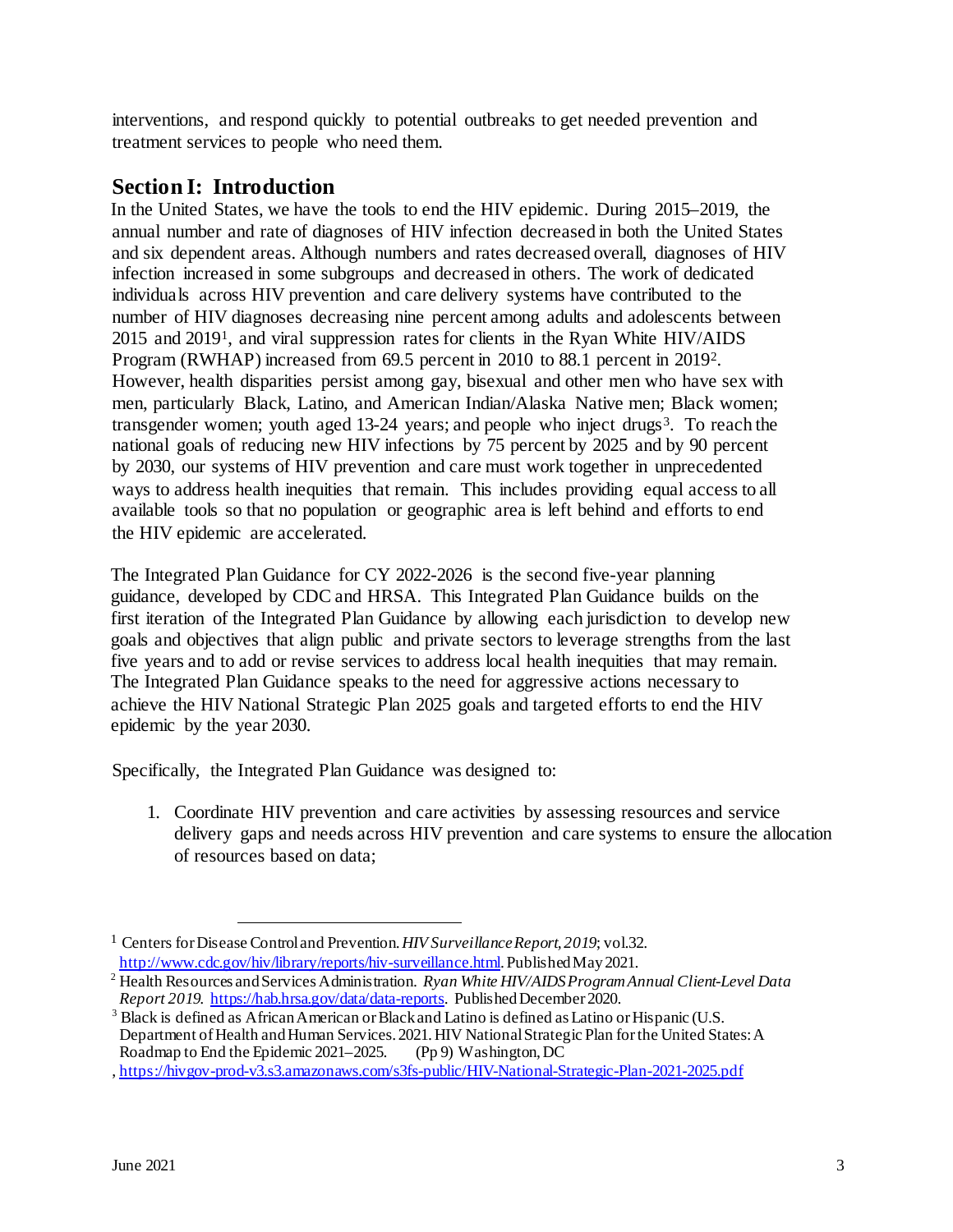- 2. Address requirements for planning, community engagement and coordination established by the RWHAP legislation as well as programmatic planning and community engagement requirements established by both HRSA and CDC through guidance;
- 3. Improve health outcomes along the HIV care continuum by using data to prioritize those populations where systems of care are not adequately addressing high HIV morbidity and/or lower than average viral suppression rates;
- 4. Promote a status neutral approach<sup>4</sup>, where testing serves as an entry point to services regardless of a positive or negative result, to improve HIV prevention and care outcomes;
- 5. Reduce recipient burden by allowing recipients to submit portions of other significant planning documents (e.g., EHE Plans, Fast Track Cities, Getting to Zero, or Cluster and Outbreak Detection and Response plans) to meet Integrated Plan requirements and by aligning submission requirements and dates across HIV prevention and care funding; and,
- 6. Advance health equity and racial justice by ensuring that government programs promote equitable delivery of services and engage people with lived experience in service delivery system design and implementation.

#### **Relationship to other National Plans and Initiatives**

HRSA and CDC recognize that many jurisdictions have established and implemented extended planning processes as part of other local initiatives including but not limited to EHE funding, Fast Track Cities, locally funded Getting to Zero initiatives, or Cluster and Outbreak Detection and Response Plans. To minimize burden and align planning processes, the jurisdiction may submit portions of these plans to satisfy the Integrated Plan Guidance requirements. It is important to note that all submitted plans must address the national HIV goal of reducing the number of new HIV infections in the United States by 75 percent by 2025, and then by at least 90 percent by 2030. Jurisdictions should review the *[HIV National Strategic Plan: A Roadmap to End the Epidemic for the United States,](https://hivgov-prod-v3.s3.amazonaws.com/s3fs-public/HIV-National-Strategic-Plan-2021-2025.pdf)  [2021-2025](https://hivgov-prod-v3.s3.amazonaws.com/s3fs-public/HIV-National-Strategic-Plan-2021-2025.pdf)* or subsequent updates to the current national plan by visiting [www.hiv.gov](http://www.hiv.gov/) and [subscribing to receive updates.](https://cloud.connect.hhs.gov/HIV)

#### **National Framework for Ending the HIV Epidemic**

It is important to think about this Integrated Plan Guidance within the framework of national objectives and strategic plans that detail the principles, priorities, and actions that direct the national public health response and provide a blueprint for collective action across the federal government and other sectors (see *Appendix 5*). HRSA and CDC

<span id="page-3-0"></span><sup>&</sup>lt;sup>4</sup> A status-neutral approach to HIV care means that all people, regardless of HIV status, are treated in the same way. Source: Julie E Myers, Sarah L Braunstein, Qiang Xia, Kathleen Scanlin, Zoe Edelstein, Graham Harriman, Benjamin Tsoi, Adriana Andaluz, Estella Yu, Demetre Daskalakis, Redefining Prevention and Care: A Status-Neutral Approach to HIV, Open Forum Infectious Diseases, Volume 5, Issue 6, June 2018, ofy097[, https://doi.org/10.1093/ofid/ofy097](https://doi.org/10.1093/ofid/ofy097)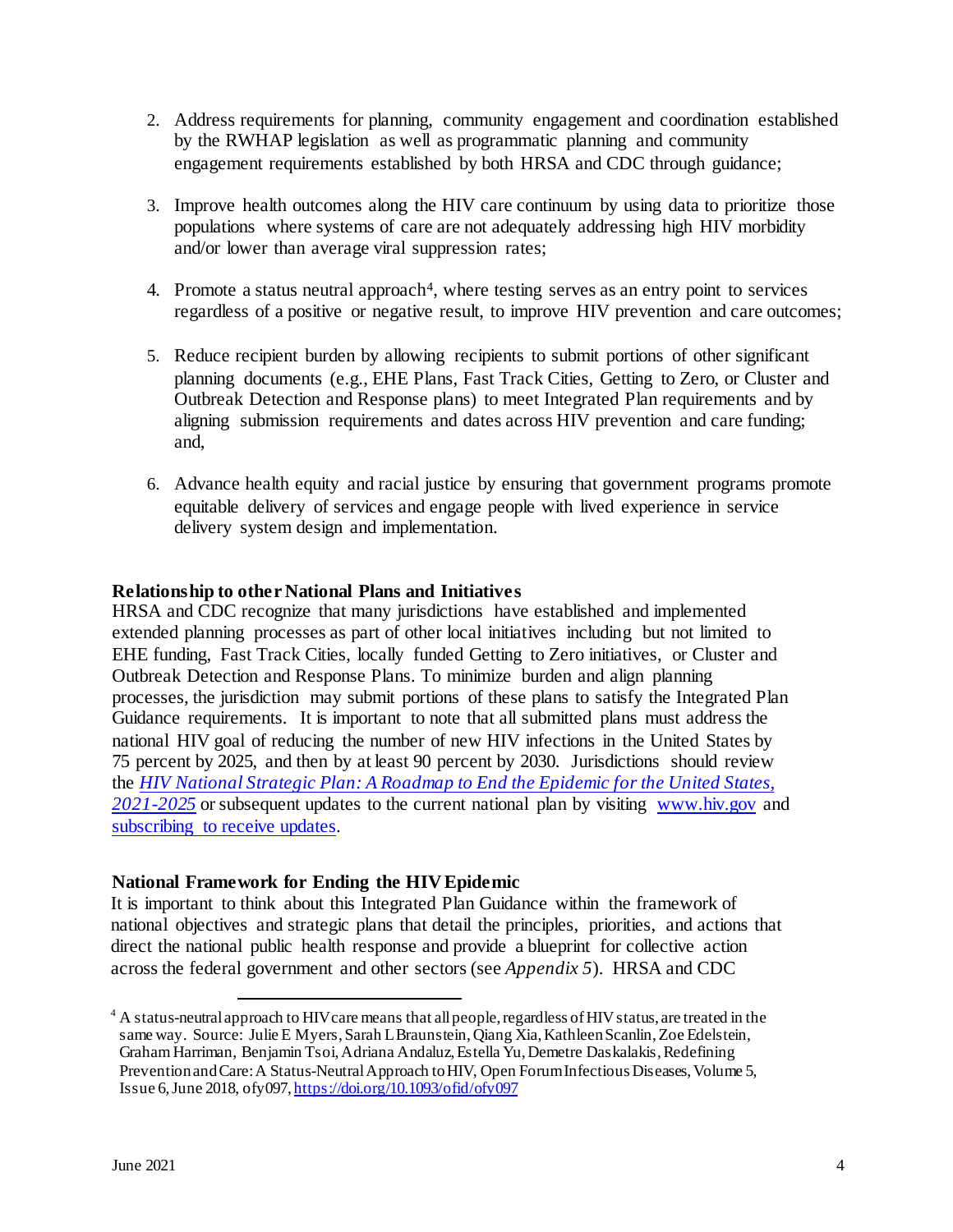support the implementation of these strategies.

In January 2021, the U.S. Department of Health and Human Services (HHS) released the *HIV National Strategic Plan: A Roadmap to End the Epidemic 2021- 2025* which creates a collective vision for HIV service delivery across the nation. Each jurisdiction should create Integrated Plans that address four goals<sup>[5](#page-4-0)</sup>:

- Prevent new HIV infections
- Improve HIV-related health outcomes for people with HIV
- Reduce HIV-related disparities and health inequities
- Achieve integrated, coordinated efforts that address the HIV Epidemic among all partners and stakeholders

To achieve these goals, the HIV National Strategic Plan identifies key priority populations, focus areas, and strategies. All plans submitted in response to the Integrated Plan Guidance should incorporate the national goals and strategies detailed in the HIV National Strategic Plan. This should include activities that:

- Leverage public and private community resources toward meeting the goals;
- Address health inequities for priority populations including inequities related to the syndemics of HIV, sexually transmitted infections (STIs), viral hepatitis, and behavioral health issues including but not limited to substance use disorders;
- Create strategic partnerships across a broad spectrum of service systems as a means to lessen the impact of social and structural determinants of health such as systemic racism, poverty, unstable housing and homelessness, stigma, and/or under- or un-employment;
- Implement innovative program models that integrate HIV prevention and care with other services and other service organizations as a means to address comorbid conditions and to promote a status neutral approach to care; and,
- Coordinates HIV prevention and care systems around key focus areas to strengthen the local response.

For more information on the HIV National Strategic Plan, visit: [https://files.hiv.gov/s3fs](https://files.hiv.gov/s3fs-public/HIV-National-Strategic-Plan-2021-2025.pdf)[public/HIV-National-Strategic-Plan-2021-2025.pdf.](https://files.hiv.gov/s3fs-public/HIV-National-Strategic-Plan-2021-2025.pdf) 

In 2019, HHS announced the EHE initiative in the United States coordinated around four strategies – diagnose, treat, prevent, and respond – that leverage highly successful programs, resources, and infrastructure. The EHE initiative aligns with the HIV National Strategic plan goal of 90 percent reduction in new HIV diagnoses in the United States by 2030, decreasing the number of new HIV infections to fewer than 3,000 per year. The EHE initiative focuses resources, expertise and technology in jurisdictions hardest hit by the HIV epidemic. For more information on the EHE initiative, visit: <https://www.hiv.gov/federal-response/ending-the-hiv-epidemic/overview>.

<span id="page-4-0"></span> <sup>5</sup> U.S. Department of Health and Human Services. 2021. HIV National Strategic Plan for the United States: A Roadmap to End the Epidemic 2021–2025 (pp 2-3) Washington, DC. <https://hivgov-prod-v3.s3.amazonaws.com/s3fs-public/HIV-National-Strategic-Plan-2021-2025.pdf>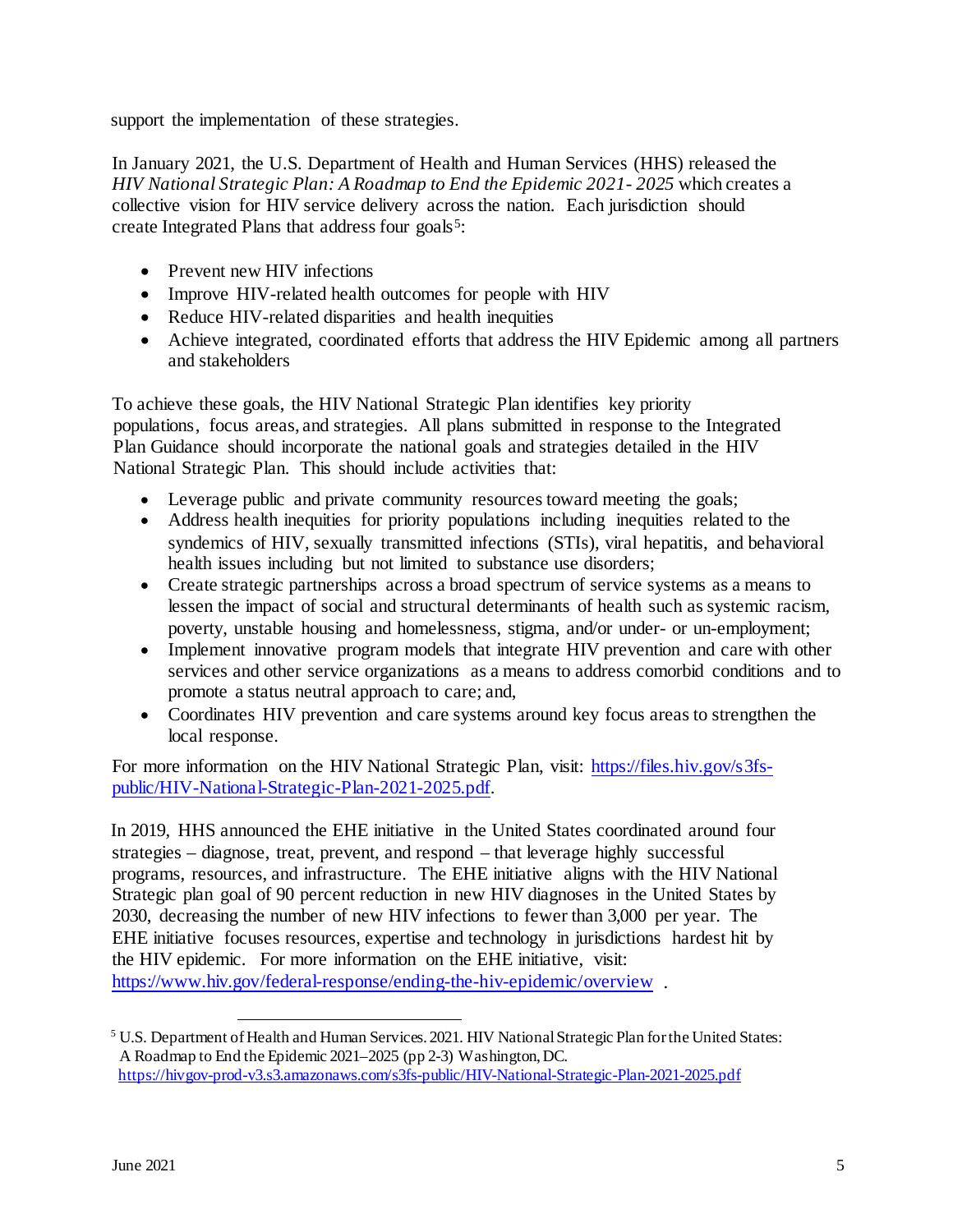The Integrated Plan Guidance utilizes the HIV care continuum model and the status neutral approach. The HIV care continuum depicts the stages a person with HIV engages in from initial diagnosis through their successful treatment with HIV medication to reach viral suppression. Supporting people with HIV to reach viral suppression not only increases their own quality of life and lifespan, it also prevents sexual transmission to an HIV-negative partner, thus providing an additional strategy to prevent new HIV infections. Strategies to address [racism and discrimination that threatens HIV public health goals](https://www.cdc.gov/healthequity/racism-disparities/index.html) within HIV prevention care, and treatment systems are needed to increase the number of people with HIV that reach and maintain viral suppression.

The adoption of a status neutral approach can improve HIV prevention and care service delivery and outcomes. Persons with positive test results should be linked to HIV care, treatment, and other social support services; and, persons testing negative should be linked, as needed, to biomedical HIV prevention services, such as PrEP, and other social support services.

The HIV care continuum allow recipients and planning groups to measure progress and to direct HIV resources most effectively. HRSA and CDC encourage jurisdictions to use the HIV care continuum to identify populations for whom the service system may not adequately prevent exposure to HIV or may not support improved HIV health outcomes. Additionally, all jurisdictions should include performance measures in their Integrated Plan submission including the core performance measures that measure progress along the HIV care continuum for all priority groups. Please see *Appendix 4* for links to suggested CDC and HRSA data sources, performance measures, and indicators.

# **Section II: Planning Requirements and Submission Guidelines HIV Planning Requirements**

All CDC DHAP and HRSA HAB funded jurisdictions (the 50 states, RWHAP Part A-funded Eligible Metropolitan Areas and Transitional Grant Areas, directly-funded CDC HIV prevention cities, Puerto Rico, the United States Virgin Islands, and the United States Affiliated Pacific Island jurisdictions) are required to have a planning process that includes the development of a system-wide plan for the delivery of HIV prevention and care services and the establishment of an HIV planning group, planning council, or advisory group, also known as a planning body. By design, the HIV planning body must engage people with different interests, responsibilities, and involvement with HIV to inform and support the development and implementation of an Integrated Plan submission that guides the delivery of HIV prevention and care services.

For the development of the Integrated Plan, jurisdictions should include and use their existing local prevention and care HIV planning bodies, as consistent with CDC and HRSA planning group requirements, and engage traditional stakeholders and community members (e.g., AIDS Education and Training Centers (AETCs), state Medicaid agencies, STI/sexually transmitted disease (STD) clinics and local education agencies (LEAs)) to get input. In addition, recipients should broaden their existing group of partners and stakeholders to include other federal, state, and local HIV programs, local organizations, and community groups not previously engaged for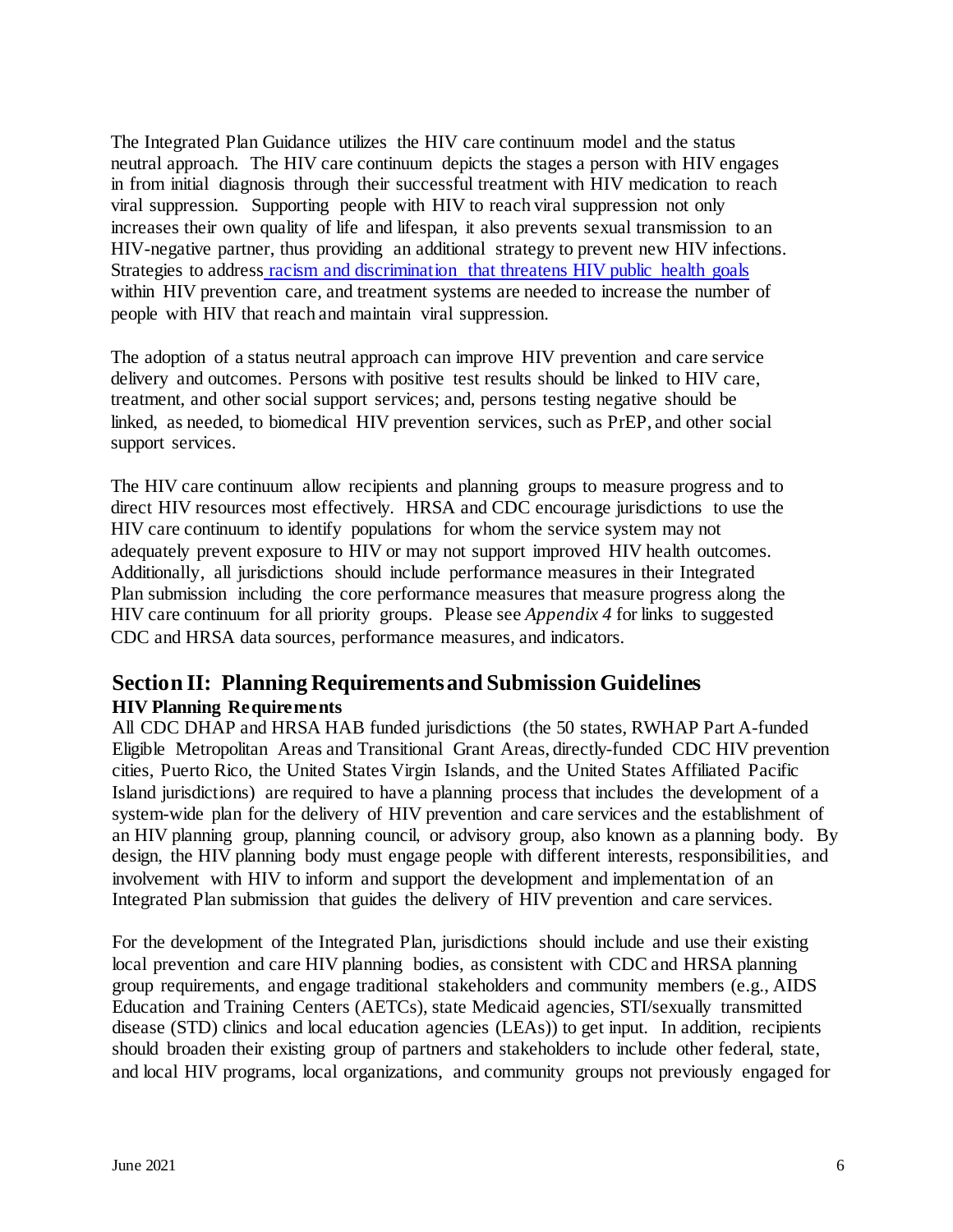the purposes of improving data sources, leveraging services, and assisting with key portions of the plan, such as the HIV prevention and care inventories.

When developing the Integrated Plan submission, the planning body should collaborate with the recipient to analyze data for program action and decisions, prioritize resources to those jurisdictions at highest risk for HIV transmission and acquisition, and address health equity by improving both individual and population based HIV health outcomes in those jurisdictions. Through strategic collaborations among stakeholders, HIV planning is based on the belief that local planning is the best way to respond to local HIV prevention and care service delivery needs and priorities. Please refer to CDC's most recent [HIV Planning Guidance \(HPG\)](https://www.cdc.gov/hiv/pdf/p/cdc-hiv-planning-guidance.pdf) and the [RWHAP Part A](https://hab.hrsa.gov/sites/default/files/hab/Global/happartamanual2013.pdf) and [Part B Manual](https://hab.hrsa.gov/sites/default/files/hab/Global/habpartbmanual2013.pdf) for more details about HIV planning processes.

#### **Integrated Plan Development**

Integrated planning is a vehicle for jurisdictions to identify HIV prevention and care needs, existing resources, barriers, and gaps and outline local strategies to address them. The Integrated Plan submission should articulate existing and needed collaborations among people with HIV, service providers, funded program implementers, and other stakeholders, including but not limited to other programs funded by the federal government, such as the Housing Opportunity for Persons with AIDS (HOPWA) program and providers from other service systems such as substance use prevention and treatment providers. The Integrated Plan submission should reflect current approaches and use the most recent data available. To ensure coordinated implementation of their Integrated Plan submission, each jurisdiction should include information on the persons or agencies responsible for developing the plan, implementing the plan, coordinating activities and funding streams, and monitoring the plan.

To submit the Integrated Plan, jurisdictions must provide a signed letter from the planning body(ies) documenting concurrence, non-concurrence, or concurrence with reservations with the Integrated Plan submission. As part of the Integrated Plan submission, jurisdictions will need to outline the communities and stakeholders represented in the planning and concurrence process (e.g., community members, people with HIV, providers, governmental entities). Please see *Appendix 6* for a sample letter of concurrence.

The Integrated Plan submission should include all funding sources, service delivery, and system integration (entire system of HIV prevention and care). It should include the following sections:

- 1. Executive Summary
- 2. Community Engagement and description of Jurisdictional Planning Process
- 3. Contributing Data Sets and Assessments, including:
	- a. Epidemiologic Snapshot
	- b. HIV Prevention, Care and Treatment Resource Inventory
	- c. Needs Assessment
- 4. Situational Analysis Overview, including priority populations/groups
- 5. CY 2022-2026 Goals and Objectives to be organized by the goals in the HIV National Strategic Plan and inclusive of the strategies: Diagnose, Treat, Prevent, and Respond. See *Appendix 2* for examples.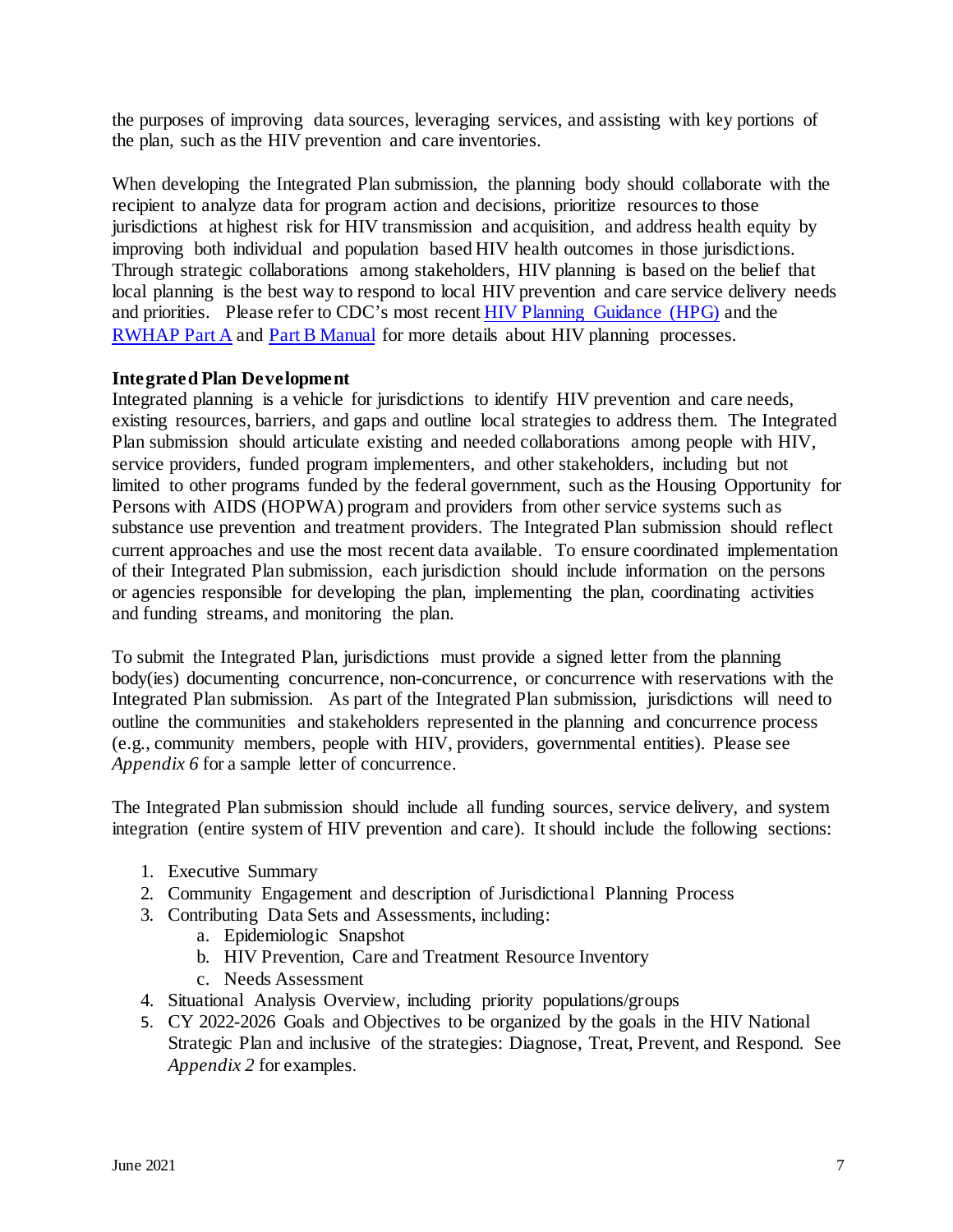In addition to these sections, please use the checklist attached, as *Appendix 1,* to ensure the jurisdiction submits all of the documents needed to meet submission requirements, including existing materials and newly developed materials needed for each required section.

#### **Submission**

While there is not a standard template for the Integrated Plan submission, the plan submitted must include all the components outlined in this guidance and include a completed *CY2022 – 2026 CDC DHAP and HRSA HAB Integrated Prevention and Care Plan Guidance Checklist*. Plans must be broad enough to ensure that all HIV prevention and care funding work together to reduce new HIV infections by 90% by 2030. The new written plan should not redevelop existing products such as epidemiologic profiles, if these products are current and up-to-date. Existing versions of these documents may be updated or modified if needed for the current integrated planning process.

Each HRSA and CDC-funded jurisdiction needs to participate in the completion and submission of an Integrated Plan.

- The Integrated Plan should include information on who is responsible for developing the Integrated Plan within the jurisdiction (i.e., RWHAP Part A planning councils/body(ies), RWHAP Part B advisory groups, and CDC HIV planning bodies).
- The Integrated Plan should define and provide the goal(s), which allows the jurisdiction to articulate its approach for how it will address HIV prevention, care, and treatment needs in its service areas and accomplish the goals of the HIV National Strategic Plan.

All funded jurisdictions (funded by both CDC DHAP and HRSA HAB) must submit an Integrated Plan responsive to this guidance. State and/or local jurisdictions (municipalities) have the option to submit to CDC and HRSA:

- 1. Integrated state/city prevention and care plan,
- 2. Integrated state-only prevention and care plan, and/or
- 3. Integrated city-only prevention and care plan.

NOTE: All submissions should integrate prevention and care as a mechanism to better coordinate a response to HIV among all partners and stakeholders. [6](#page-7-0) Per legislative and programmatic requirements, regardless of the option used, CDC and HRSA expect coordination among funded entities and community stakeholders in the development of Integrated Plan and its submission.

The Integrated Plan submission may include several jurisdictions (e.g., the state, the RWHAP Part A jurisdiction(s) in that state, CDC directly funded cities in that state), but each HRSA and CDC-funded jurisdiction needs to participate in the completion and submission of the Integrated

<span id="page-7-0"></span> <sup>6</sup> U.S. Department of Health and Human Services. 2021. HIV National Strategic Plan for the United States: A Roadmap to End the Epidemic 2021–2025 (pp 45-47) Washington, DC[. https://hivgov-prod](https://hivgov-prod-v3.s3.amazonaws.com/s3fs-public/HIV-National-Strategic-Plan-2021-2025.pdf)[v3.s3.amazonaws.com/s3fs-public/HIV-National-Strategic-Plan-2021-2025.pdf](https://hivgov-prod-v3.s3.amazonaws.com/s3fs-public/HIV-National-Strategic-Plan-2021-2025.pdf)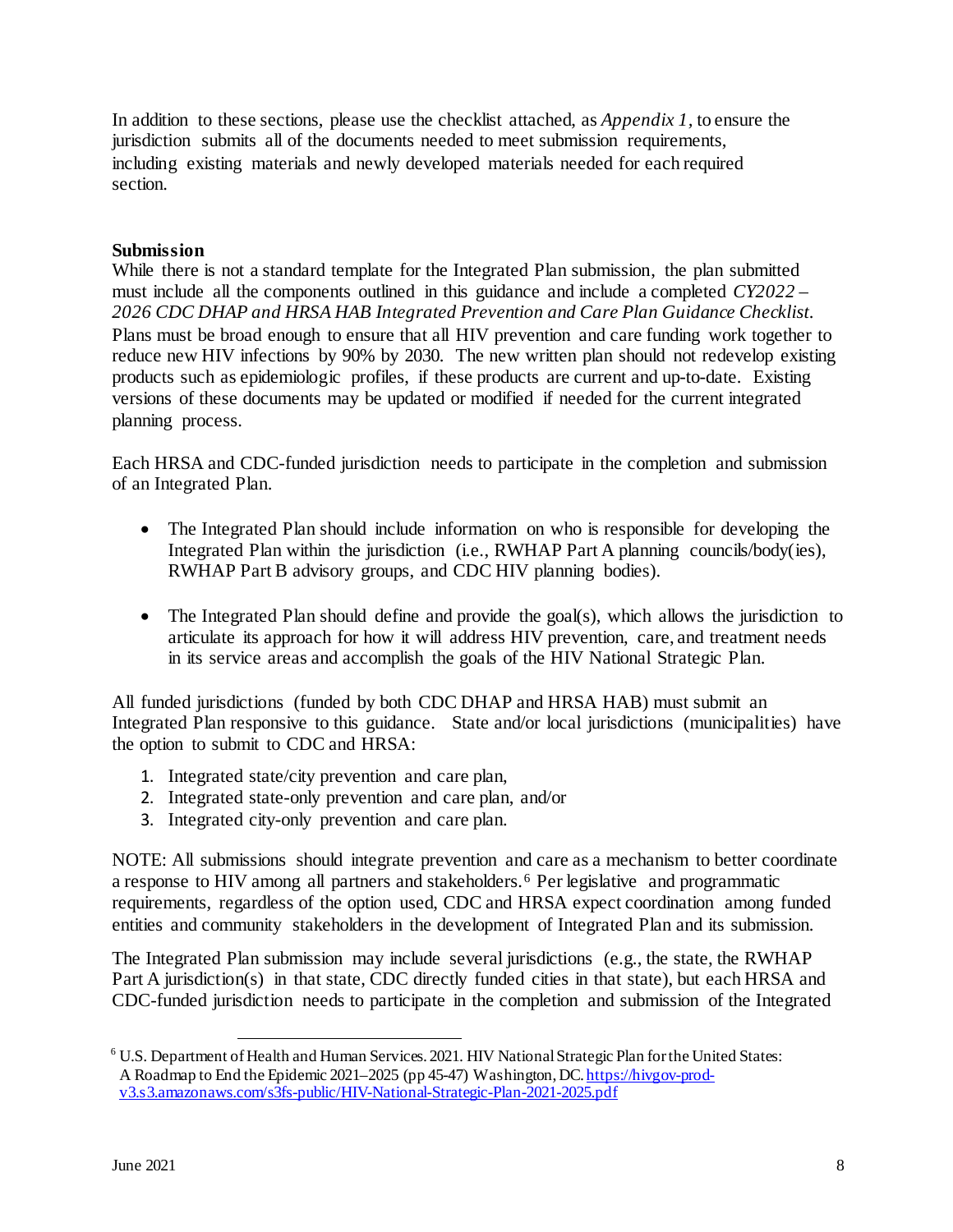Plan. For jurisdictions submitting city-only or state-only Integrated Plans, the city Integrated Plan should complement the state Integrated Plan, including the SCSN. Additionally, both the city-only and state-only Integrated Plans should describe how the jurisdictions will coordinate actions to prevent duplication and should depict and address the HIV epidemic within its jurisdiction.

The jurisdiction's Integrated Plan submission is due to CDC DHAP and HRSA HAB *no later than* **11:59 PM ET on December 9, 2022**. Submissions should be no longer than 100 pages not including the completed checklist and no smaller than 11pt font. The submission package must contain a completed Integrated Plan that includes the sections detailed above; a *CY 2022 – 2026 CDC DHAP and HRSA HAB Integrated Prevention and Care Plan Guidance Checklist* detailing where CDC and HRSA may find each of the required elements; and a signed letter from the HIV planning group/body indicating concurrence, concurrence with reservations, or non-concurrence with the plan. Further details on how to submit your jurisdiction's Integrated Plan are forthcoming.

#### **Monitoring**

The Integrated Plan provides an overarching vehicle to coordinate approaches for addressing HIV at the state and local levels. Monitoring the Integrated Plan will assist recipients and planning bodies with identifying ways to measure progress toward goals and objectives, selecting strategies for collecting information, and analyzing information to inform decision-making and improve HIV prevention, care, and treatment efforts within the jurisdiction.

Jurisdictions must identify how they will provide regular updates to the planning bodies and stakeholders on the progress of plan implementation, solicit feedback, and use the feedback from stakeholders for plan improvements. Each jurisdiction also will need to use surveillance and program data to assess and improve health outcomes, health equity, and the quality of the HIV service delivery systems, including strategic long-range planning.

The Integrated Plan is a "living document" and must be reviewed and updated at least annually or as needed. The process for annual review should include the identification of relevant data and data systems, analysis of data on performance measures, the inclusion of planning bodies in the ongoing evaluation of activities and strategies, a mechanism to revise goals and objectives as needed based on data, and an evaluation of the planning process.

To ensure progress on Integrated Plan activities and the Integrated Plan's alignment with funding strategies, CDC and HRSA will engage in monitoring activities both independently and jointly. Recipients will use established reporting requirements (i.e., applications, annual progress reports) to document progress on achieving the objectives presented in the Integrated Plan. These reporting updates should include the jurisdiction's plan to monitor and evaluate implementation of the goals, strategies, and objectives included in the Integrated Plan. Additionally, CDC and HRSA project officers will continue to monitor progress during regularly scheduled calls and will conduct periodic joint monitoring calls with recipients.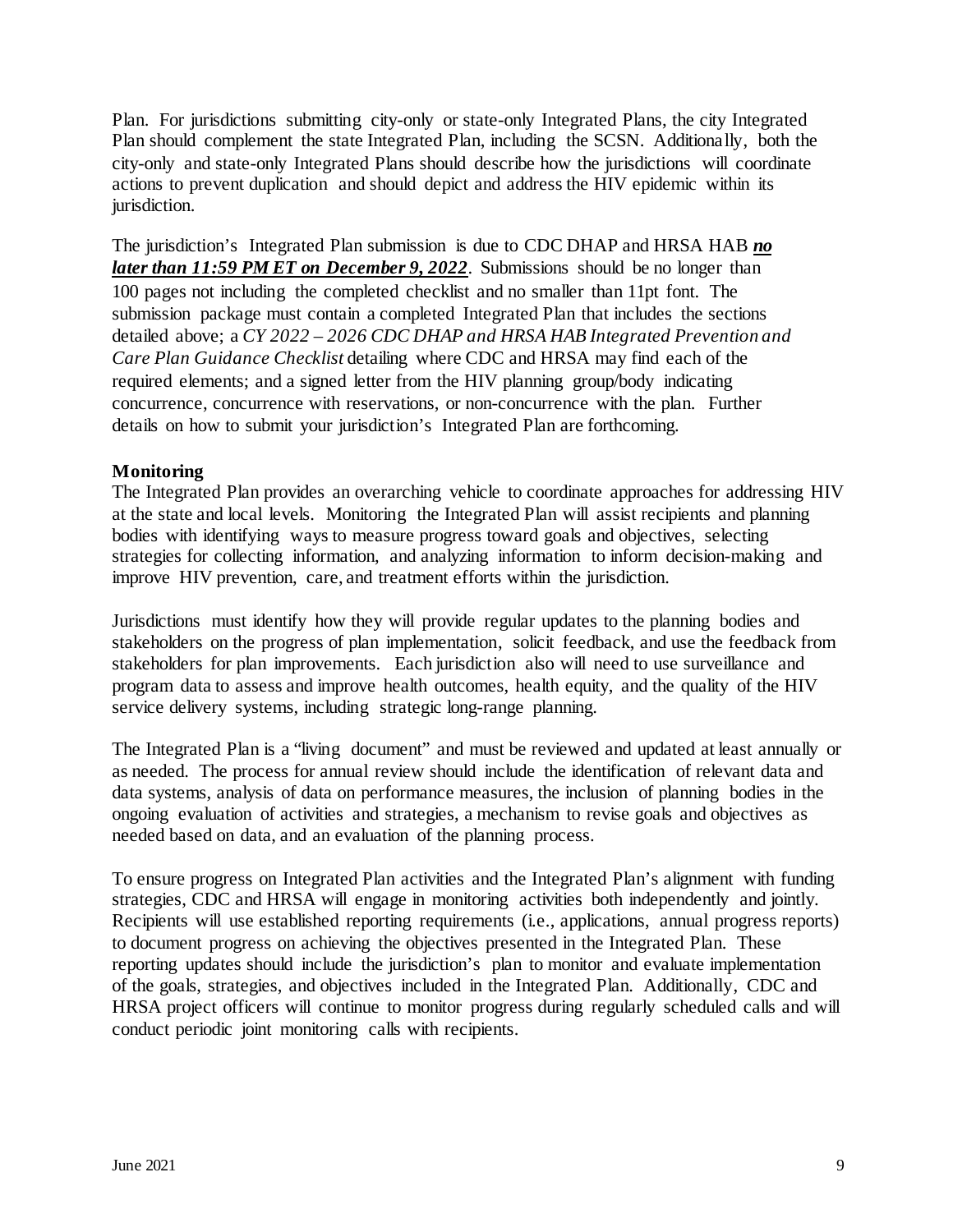CDC DHAP and HRSA HAB remain committed to our ongoing partnership and the provision of technical assistance (TA) services. For TA services around integrated planning, please contact your respective project officers.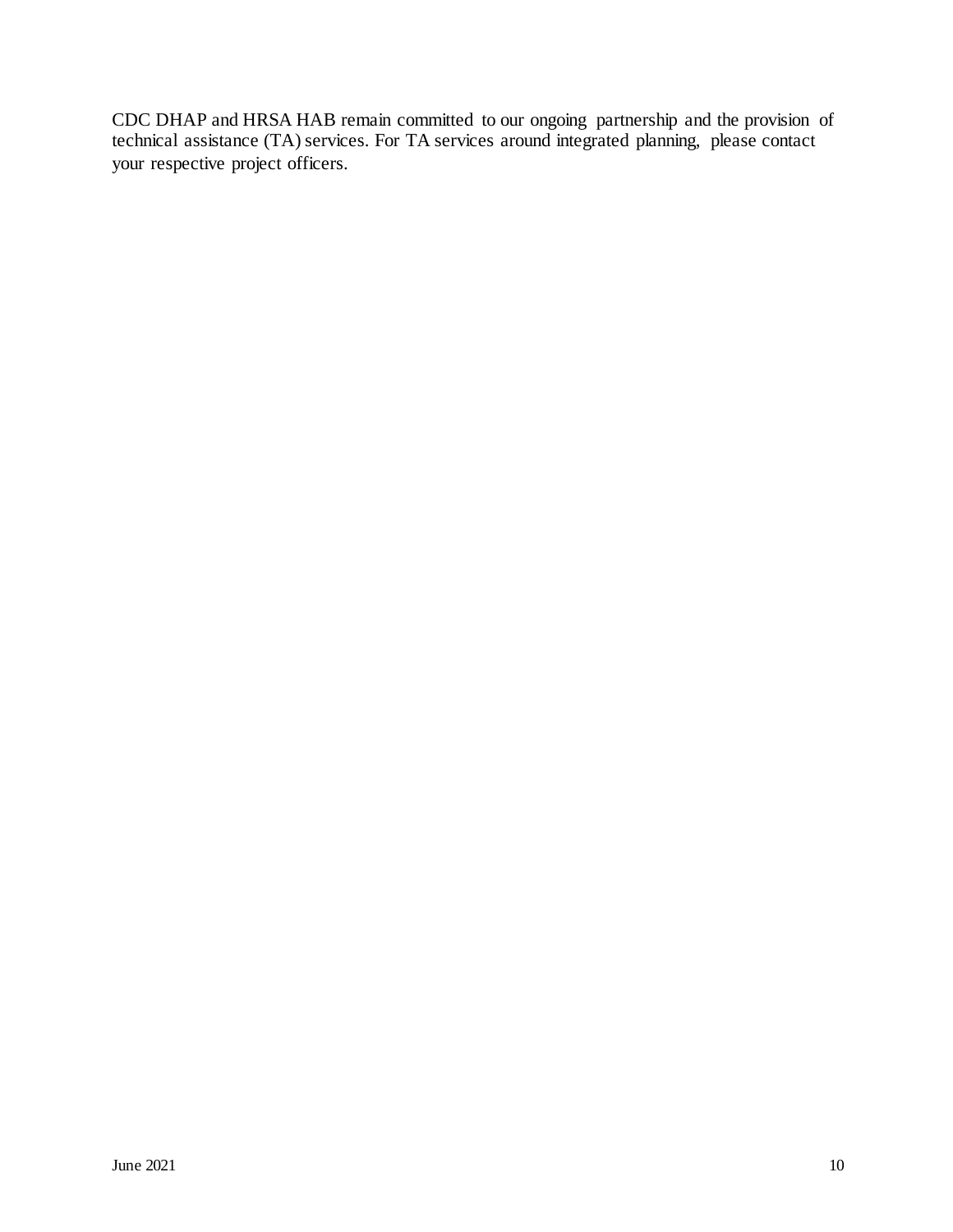# CY 2022 – 2026 CDC DHAP and HRSA HAB Integrated Prevention and Care Plan Guidance Checklist

| Requirement                                                                         | Requirement Detail                                                                                                                                                                                                                                                                                                                                                                                                                                                                                                     | Please indicate whether<br>the jurisdiction created<br>new material and/or the<br>Title/File Name of any<br>existing material<br>attached to meet<br>requirement | $Page(s)$ Where<br>Requirement is<br>Addressed |
|-------------------------------------------------------------------------------------|------------------------------------------------------------------------------------------------------------------------------------------------------------------------------------------------------------------------------------------------------------------------------------------------------------------------------------------------------------------------------------------------------------------------------------------------------------------------------------------------------------------------|------------------------------------------------------------------------------------------------------------------------------------------------------------------|------------------------------------------------|
| <b>Section I:</b><br><b>Executive Summary of</b><br><b>Integrated Plan and SCSN</b> | <i>Purpose:</i> To provide a description of the Integrated Plan,<br>including the SCSN and the approach the jurisdiction used to<br>prepare and package requirements for submission<br>Tips for meeting this requirement<br>Be sure to write the summary with enough detail to<br>Ι.<br>ensure the reader understands how you have met<br>Integrated Plan requirements.<br>If you are using a combination of new and existing<br>2.<br>materials, be sure to describe how submitted materials<br>relate to each other. |                                                                                                                                                                  |                                                |
| 1. Executive Summary of<br>Integrated Plan and SCSN                                 | Provide an overall description of the Integrated Plan,<br>including the SCSN, and the extent to which previous/other<br>plans/SCSNs inform this plan/SCSN, or provide an overall<br>description of an existing plan/SCSN that meets all<br>requirements and includes the information below.                                                                                                                                                                                                                            | New material required                                                                                                                                            |                                                |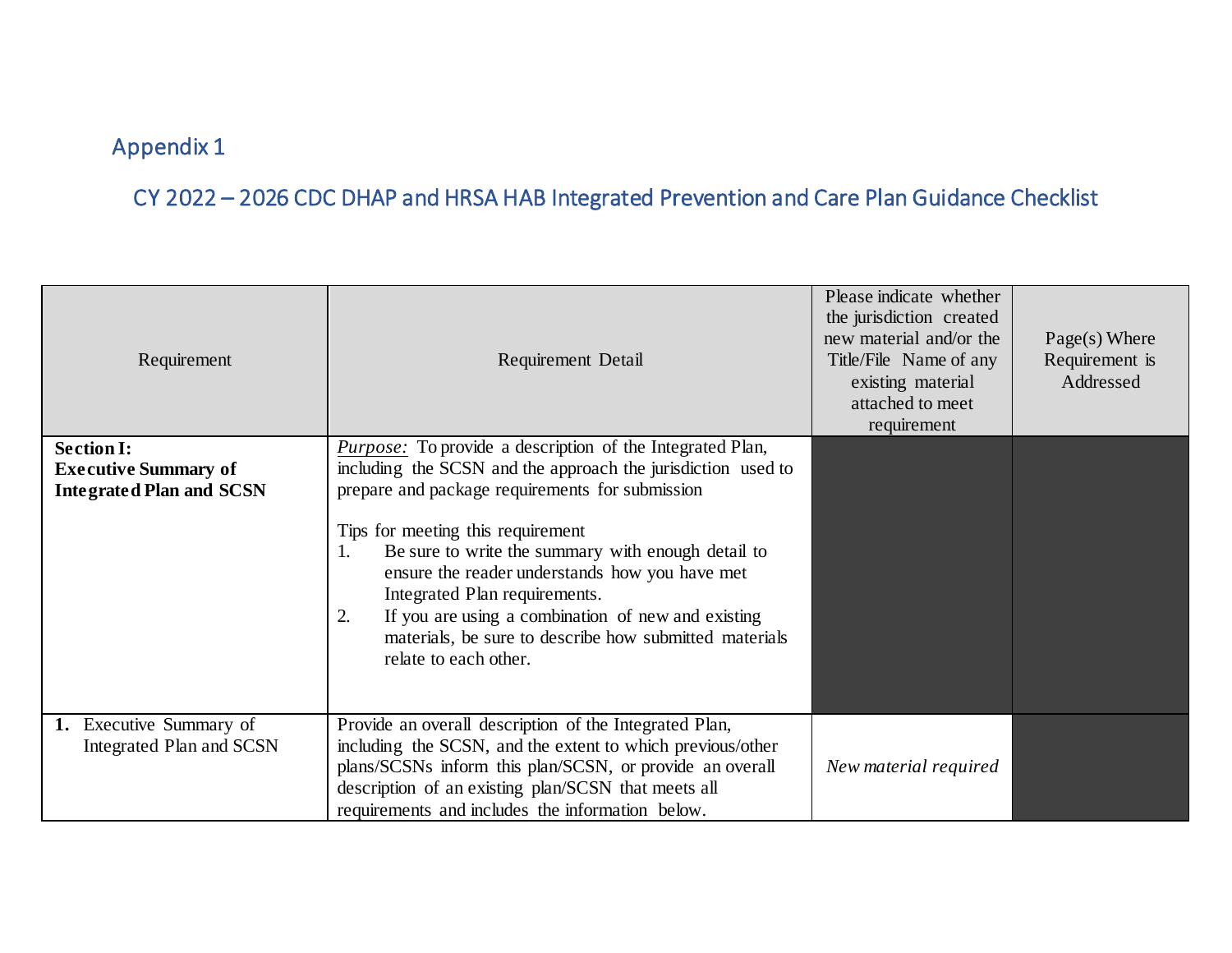| Requirement                                           | Requirement Detail                                                                                                                                                                                                                                                                                                                                                                                                               | Please indicate whether<br>the jurisdiction created<br>new material and/or the<br>Title/File Name of any<br>existing material<br>attached to meet<br>requirement | $Page(s)$ Where<br>Requirement is<br>Addressed |
|-------------------------------------------------------|----------------------------------------------------------------------------------------------------------------------------------------------------------------------------------------------------------------------------------------------------------------------------------------------------------------------------------------------------------------------------------------------------------------------------------|------------------------------------------------------------------------------------------------------------------------------------------------------------------|------------------------------------------------|
| a. Approach                                           | Describe approach to preparing the Integrated Plan<br>submission (e.g., updated previously submitted plan,<br>integrated sections of existing plans or other documents,<br>developed an entirely new plan, etc.).                                                                                                                                                                                                                | New material required                                                                                                                                            |                                                |
| <b>b.</b> Documents submitted to<br>meet requirements | List and describe all documents used to meet submission<br>requirements, including existing materials and newly<br>developed materials used for each requirement.                                                                                                                                                                                                                                                                | New material required                                                                                                                                            |                                                |
| <b>Section II:</b>                                    | <i>Purpose:</i> To describe how the jurisdiction approached the                                                                                                                                                                                                                                                                                                                                                                  |                                                                                                                                                                  |                                                |
| <b>Community Engagement and</b>                       | planning process, engaged community members and                                                                                                                                                                                                                                                                                                                                                                                  |                                                                                                                                                                  |                                                |
| <b>Planning Process</b>                               | stakeholders, and fulfilled legislative and programmatic                                                                                                                                                                                                                                                                                                                                                                         |                                                                                                                                                                  |                                                |
|                                                       | requirements including:<br>1. SCSN                                                                                                                                                                                                                                                                                                                                                                                               |                                                                                                                                                                  |                                                |
|                                                       | 2. RWHAP Part A and B planning requirements<br>including those requiring feedback from key<br>stakeholders and people with HIV<br>3. CDC planning requirements                                                                                                                                                                                                                                                                   |                                                                                                                                                                  |                                                |
|                                                       | Tips for meeting this requirement<br>1. Review of the <b>HIV National Strategic Plan and the</b><br>updated HIV strategy, when released.<br>2. This requirement may include submission of portions<br>of other submitted plans including the EHE plan<br>submitted as a deliverable for PS19-1906.<br>3. Be sure to provide adequate detail to confirm<br>compliance with legislative and programmatic<br>planning requirements. |                                                                                                                                                                  |                                                |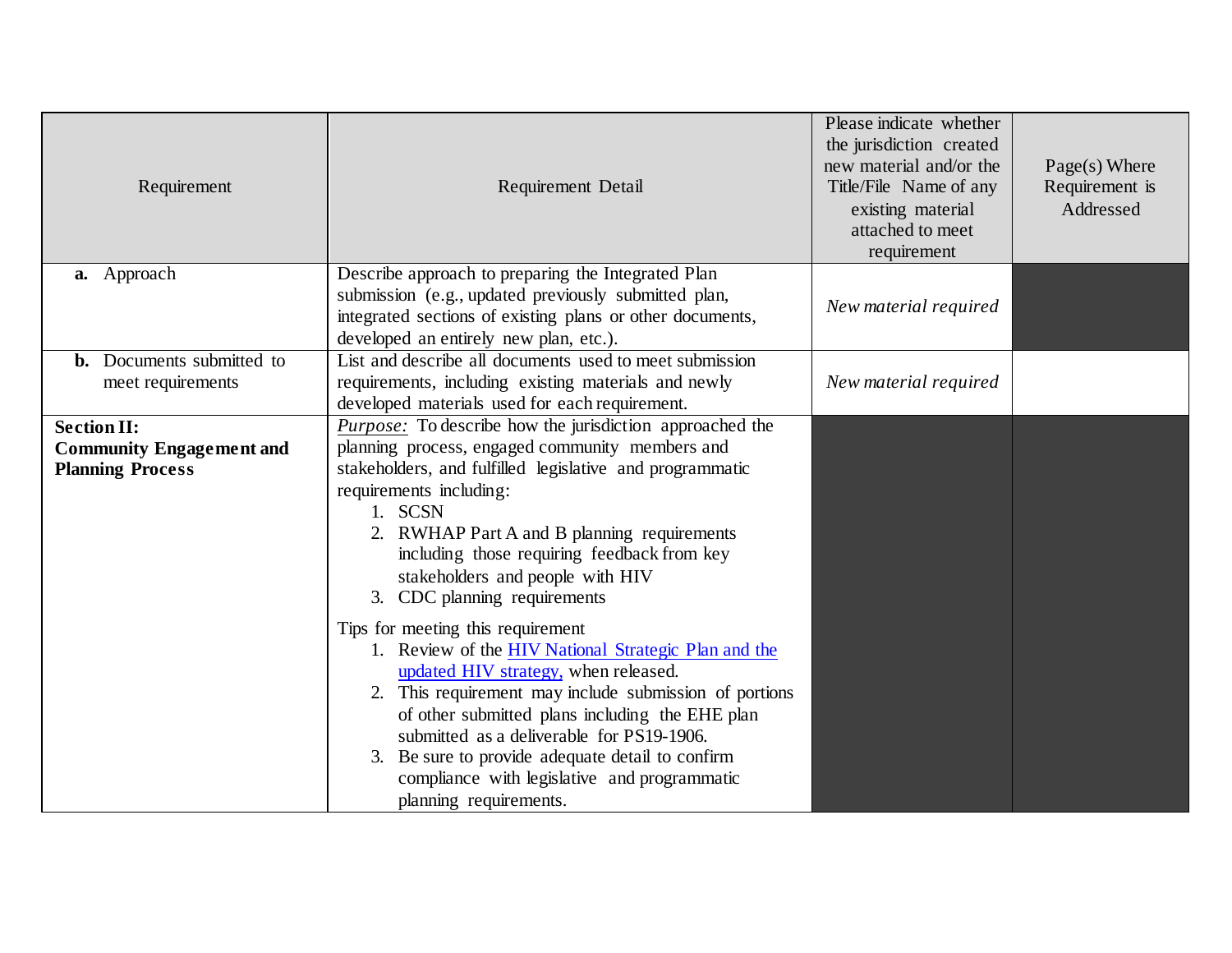| Requirement                      | Requirement Detail                                                                                                                                                                                                                                                                                                                                                                                                                                                                                                                                                                                                                                                                                                                                                    | Please indicate whether<br>the jurisdiction created<br>new material and/or the<br>Title/File Name of any<br>existing material<br>attached to meet<br>requirement | $Page(s)$ Where<br>Requirement is<br>Addressed |
|----------------------------------|-----------------------------------------------------------------------------------------------------------------------------------------------------------------------------------------------------------------------------------------------------------------------------------------------------------------------------------------------------------------------------------------------------------------------------------------------------------------------------------------------------------------------------------------------------------------------------------------------------------------------------------------------------------------------------------------------------------------------------------------------------------------------|------------------------------------------------------------------------------------------------------------------------------------------------------------------|------------------------------------------------|
|                                  | 4. The community engagement process should reflect<br>the local demographics.<br>5. The planning process should include key stakeholders<br>and broad-based communities that include but are not<br>limited to: people with HIV, funded-service<br>providers, and stakeholders, especially new<br>stakeholders, from disproportionately affected<br>communities. See <i>Appendix 3</i> for required and<br>suggested examples of stakeholders to be included.<br>6. Explain how the jurisdiction will build collaborations<br>among systems of prevention and care relevant to<br>HIV in the jurisdictions (e.g., behavioral health and<br>housing services).<br>7. Include community engagement related to "Respond"<br>and support of cluster detection activities. |                                                                                                                                                                  |                                                |
| 1. Jurisdiction Planning Process | Describe how your jurisdiction approached the planning<br>process. Include in your description the steps used in the<br>planning process, the groups involved in implementing the<br>needs assessment and/or developing planning goals and how<br>the jurisdiction incorporated data sources in the process.<br>Describe how planning included representation from the<br>priority populations. This may include sections from other<br>plans such as the EHE plan. Please be sure to address the<br>items below in your description                                                                                                                                                                                                                                  |                                                                                                                                                                  |                                                |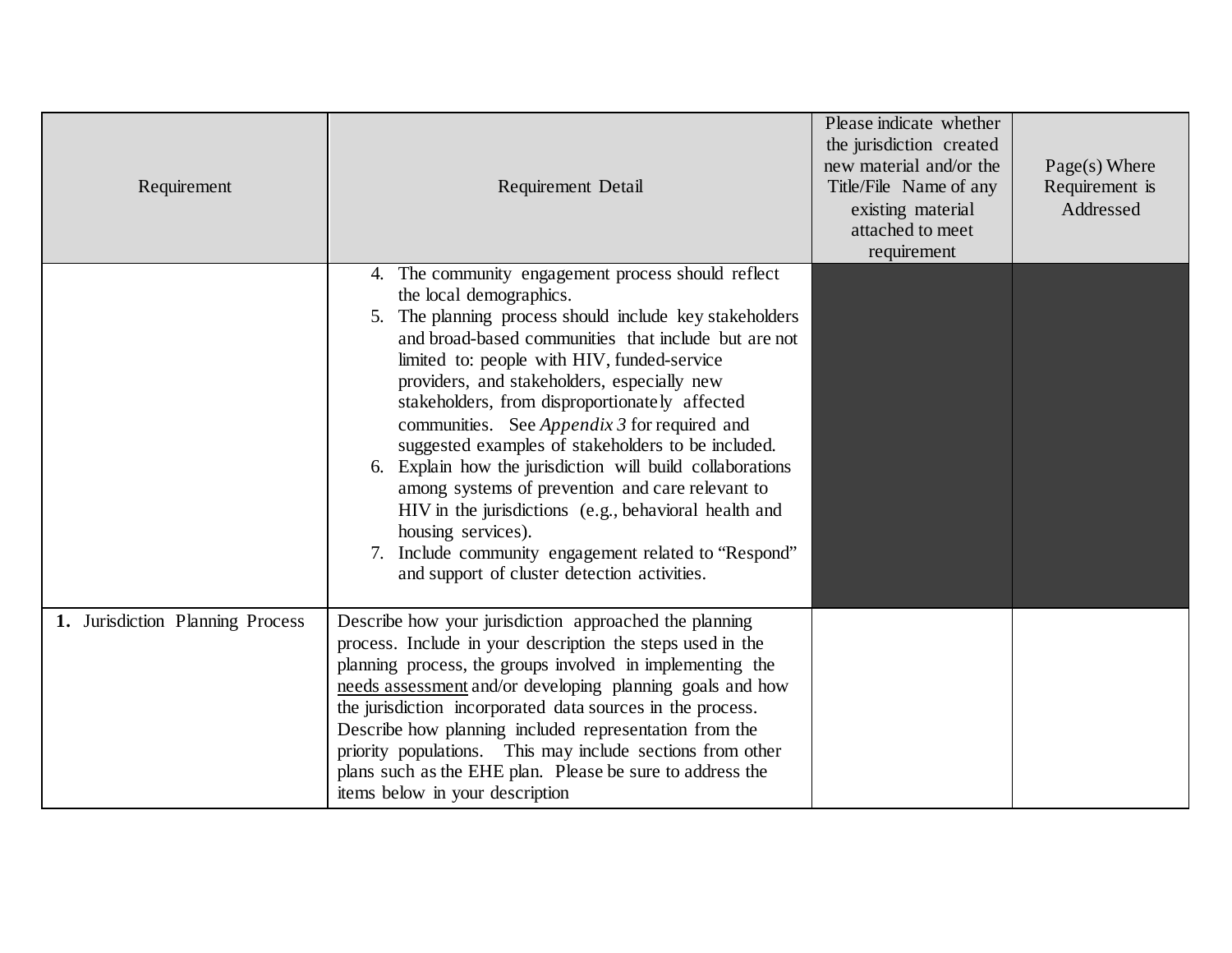| Requirement                                                                                                     | Requirement Detail                                                                                                                                                                                                                                                                                                                                                                                                                                                                                                                                                                                                                                                  | Please indicate whether<br>the jurisdiction created<br>new material and/or the<br>Title/File Name of any<br>existing material<br>attached to meet<br>requirement | $Page(s)$ Where<br>Requirement is<br>Addressed |
|-----------------------------------------------------------------------------------------------------------------|---------------------------------------------------------------------------------------------------------------------------------------------------------------------------------------------------------------------------------------------------------------------------------------------------------------------------------------------------------------------------------------------------------------------------------------------------------------------------------------------------------------------------------------------------------------------------------------------------------------------------------------------------------------------|------------------------------------------------------------------------------------------------------------------------------------------------------------------|------------------------------------------------|
| <b>a.</b> Entities involved in process                                                                          | List and describe the types of entities involved in the planning<br>process. Be sure to include CDC and HRSA-funded<br>programs, new stakeholders (e.g., new partner organizations,<br>people with HIV), as well as other entities such as HOPWA-<br>funded housing service providers or the state Medicaid<br>agency that met as part of the process. See Appendix 3 for list<br>of required and suggested stakeholders                                                                                                                                                                                                                                            |                                                                                                                                                                  |                                                |
| <b>b.</b> Role of the RWHAP Part A<br>Planning Council/Planning<br>Body (not required for state-<br>only plans) | Describe the role of the RWHAP Part A Planning<br>Council(s)/Planning Body(s) in developing the Integrated<br>Plan.                                                                                                                                                                                                                                                                                                                                                                                                                                                                                                                                                 |                                                                                                                                                                  |                                                |
| c. Role of Planning Bodies and<br><b>Other Entities</b>                                                         | Describe the role of CDC Prevention Program and RWHAP<br>Part B planning bodies, HIV prevention and care integrated<br>planning body, and any other community members or entities<br>who contributed to developing the Integrated Plan. If the<br>state/territory or jurisdiction has separate prevention and care<br>planning bodies, describe how these planning bodies<br>collaborated to develop the Integrated Plan. Describe how the<br>jurisdiction collaborated with EHE planning bodies. Provide<br>documentation of the type of engagement occurred. EHE<br>planning may be submitted as long as it includes updates that<br>describe ongoing activities. |                                                                                                                                                                  |                                                |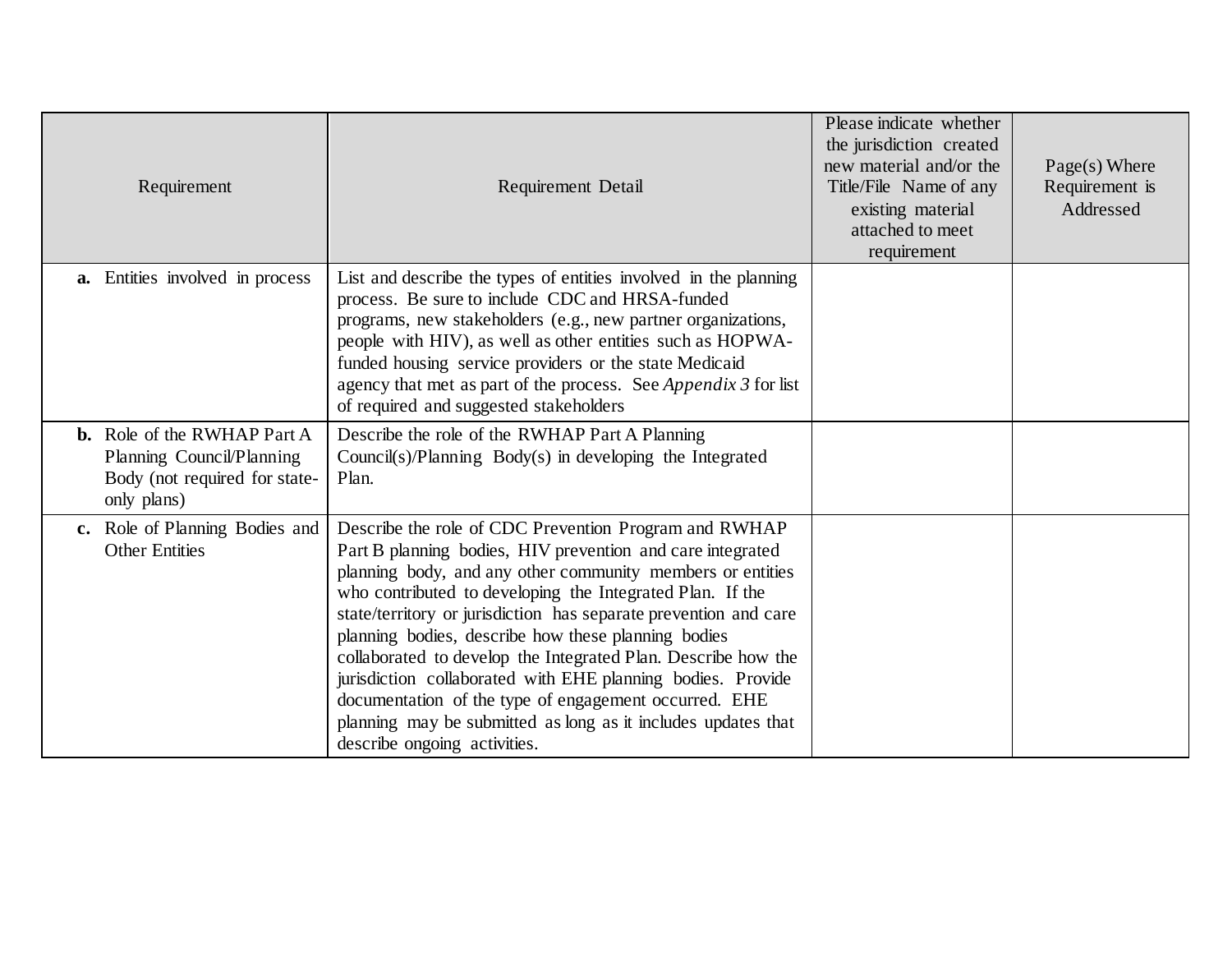| Requirement                                                         | Requirement Detail                                                                                                                                                                                                                                                                                                                                                                                                                                                                                           | Please indicate whether<br>the jurisdiction created<br>new material and/or the<br>Title/File Name of any<br>existing material<br>attached to meet<br>requirement | $Page(s)$ Where<br>Requirement is<br>Addressed |
|---------------------------------------------------------------------|--------------------------------------------------------------------------------------------------------------------------------------------------------------------------------------------------------------------------------------------------------------------------------------------------------------------------------------------------------------------------------------------------------------------------------------------------------------------------------------------------------------|------------------------------------------------------------------------------------------------------------------------------------------------------------------|------------------------------------------------|
| d. Collaboration with RWHAP<br>Parts – SCSN requirement             | Describe how the jurisdiction incorporated RWHAP Parts A-<br>D providers and Part F recipients across the jurisdiction into<br>the planning process. In the case of a RWHAP Part A or Part<br>B only plan, indicate how the planning body incorporated or<br>aligned with other Integrated Plans in the jurisdiction to avoid<br>duplication and gaps in the service delivery system.                                                                                                                        |                                                                                                                                                                  |                                                |
| e. Engagement of people with<br>$HIV - SCSN requirement$            | Describe how the jurisdiction engaged people with HIV in all<br>stages of the process, including needs assessment, priority<br>setting, and development of goals/objectives. Describe how<br>people with HIV will be included in the implementation,<br>monitoring, evaluation, and improvement process of the<br>Integrated Plan.                                                                                                                                                                           |                                                                                                                                                                  |                                                |
| f. Priorities                                                       | List key priorities that arose out of the planning and<br>community engagement process.                                                                                                                                                                                                                                                                                                                                                                                                                      |                                                                                                                                                                  |                                                |
| g. Updates to Other Strategic<br>Plans Used to Meet<br>Requirements | If the jurisdiction is using portions of another local strategic<br>plan to satisfy this requirement, please describe:<br>1. How the jurisdiction uses annual needs assessment<br>data to adjust priorities.<br>2. How the jurisdiction incorporates the ongoing<br>feedback of people with HIV and stakeholders.<br>3. Any changes to the plan as a result of updates<br>assessments and community input.<br>4. Any changes made to the planning process as a result<br>of evaluating the planning process. |                                                                                                                                                                  |                                                |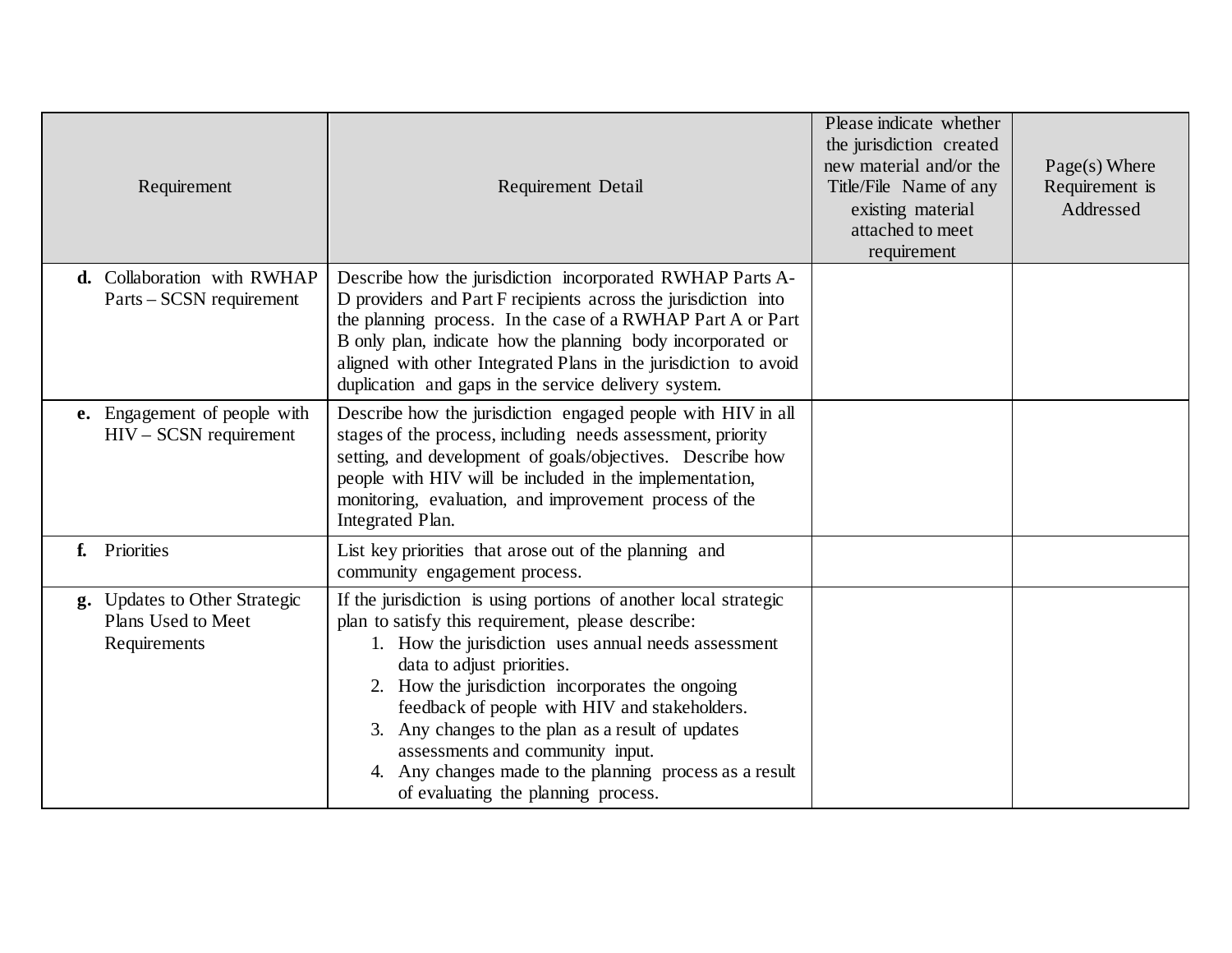| Requirement                       | Requirement Detail                                                                                                         | Please indicate whether<br>the jurisdiction created<br>new material and/or the<br>Title/File Name of any<br>existing material<br>attached to meet<br>requirement | $Page(s)$ Where<br>Requirement is<br>Addressed |
|-----------------------------------|----------------------------------------------------------------------------------------------------------------------------|------------------------------------------------------------------------------------------------------------------------------------------------------------------|------------------------------------------------|
| <b>Section III:</b>               | <i>Purpose:</i> To analyze the qualitative and quantitative data                                                           |                                                                                                                                                                  |                                                |
| <b>Contributing Data Sets and</b> | used by the jurisdiction to describe how HIV impacts the                                                                   |                                                                                                                                                                  |                                                |
| <b>Assessments</b>                | jurisdiction; to determine the services needed by clients to                                                               |                                                                                                                                                                  |                                                |
|                                   | access and maintain HIV prevention, care and treatment                                                                     |                                                                                                                                                                  |                                                |
|                                   | services; to identify barriers for clients accessing those<br>services; and to assess gaps in the service delivery system. |                                                                                                                                                                  |                                                |
|                                   | This section fulfills several legislative requirements including:                                                          |                                                                                                                                                                  |                                                |
|                                   | 1. SCSN                                                                                                                    |                                                                                                                                                                  |                                                |
|                                   | 2. RWHAP Part A and B planning requirements                                                                                |                                                                                                                                                                  |                                                |
|                                   | including those requiring feedback from key                                                                                |                                                                                                                                                                  |                                                |
|                                   | stakeholders and people with HIV                                                                                           |                                                                                                                                                                  |                                                |
|                                   | 3. CDC planning requirements                                                                                               |                                                                                                                                                                  |                                                |
|                                   | Tips for meeting this requirement                                                                                          |                                                                                                                                                                  |                                                |
|                                   | 1. This requirement may include submission of portions                                                                     |                                                                                                                                                                  |                                                |
|                                   | of other submitted plans including the EHE plan                                                                            |                                                                                                                                                                  |                                                |
|                                   | submitted as a deliverable for PS19-1906. Please                                                                           |                                                                                                                                                                  |                                                |
|                                   | ensure that if using a previously developed plan that                                                                      |                                                                                                                                                                  |                                                |
|                                   | the data included describes the entire jurisdiction and                                                                    |                                                                                                                                                                  |                                                |
|                                   | not just a subsection of the jurisdiction such as an<br>EHE priority county.                                               |                                                                                                                                                                  |                                                |
|                                   | 2. Be sure to provide adequate detail to confirm                                                                           |                                                                                                                                                                  |                                                |
|                                   | compliance with legislative and programmatic                                                                               |                                                                                                                                                                  |                                                |
|                                   | planning requirements.                                                                                                     |                                                                                                                                                                  |                                                |
|                                   | 3. Include both narrative and graphic depictions of the                                                                    |                                                                                                                                                                  |                                                |
|                                   | HIV-related health disparities in the area including                                                                       |                                                                                                                                                                  |                                                |
|                                   | information about HIV outbreaks and clusters.                                                                              |                                                                                                                                                                  |                                                |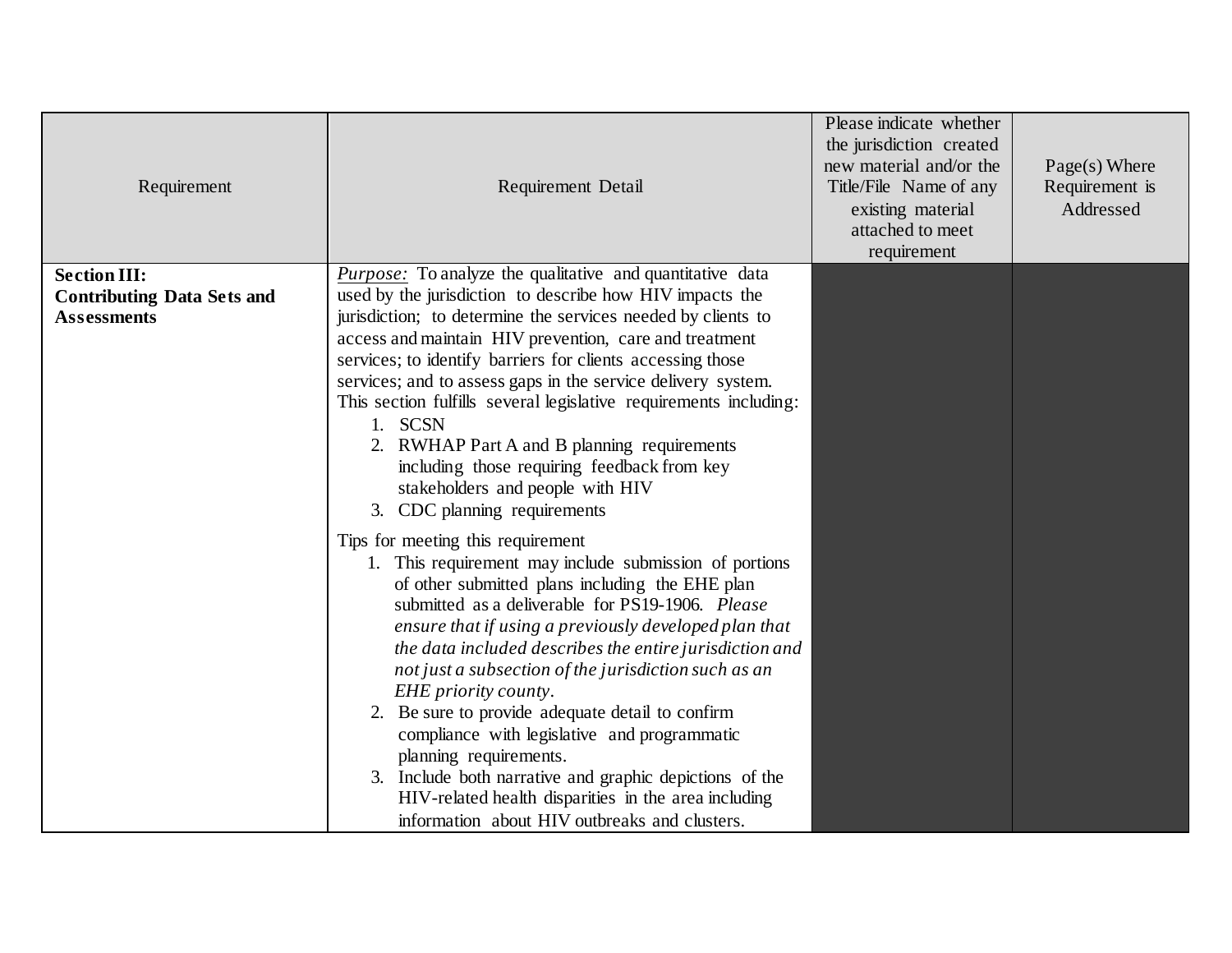| Requirement               | Requirement Detail                                                                                                                                                                                                                                                                                                                                                                                                                                                                                                                                                                                                                                                                                                                                                                                                         | Please indicate whether<br>the jurisdiction created<br>new material and/or the<br>Title/File Name of any<br>existing material<br>attached to meet<br>requirement | Page(s) Where<br>Requirement is<br>Addressed |
|---------------------------|----------------------------------------------------------------------------------------------------------------------------------------------------------------------------------------------------------------------------------------------------------------------------------------------------------------------------------------------------------------------------------------------------------------------------------------------------------------------------------------------------------------------------------------------------------------------------------------------------------------------------------------------------------------------------------------------------------------------------------------------------------------------------------------------------------------------------|------------------------------------------------------------------------------------------------------------------------------------------------------------------|----------------------------------------------|
|                           | 4. The data used in this section should inform both the<br>situational analysis and the goals established by the<br>jurisdiction.<br>5. Appendix 4 includes suggested data resources to assist<br>with this submission including the Epidemiologic<br>Snapshot.                                                                                                                                                                                                                                                                                                                                                                                                                                                                                                                                                            |                                                                                                                                                                  |                                              |
| 1. Data Sharing and Use   | Provide an overview of data available to the jurisdiction and<br>how data were used to support planning. Identify with whom<br>the jurisdiction has data sharing agreements and for what<br>purpose.                                                                                                                                                                                                                                                                                                                                                                                                                                                                                                                                                                                                                       |                                                                                                                                                                  |                                              |
| 2. Epidemiologic Snapshot | Provide a snapshot summary of the most current<br>epidemiologic profile for the jurisdiction which uses the most<br>current available data (trends for most recent 5 years). The<br>snapshot should highlight key descriptors of people diagnosed<br>with HIV and at-risk for exposure to HIV in the jurisdiction<br>using both narrative and graphic depictions. Provide specifics<br>related to the number of individuals with HIV who do not<br>know their HIV status, as well as the demographic,<br>geographic, socioeconomic, behavioral, and clinical<br>characteristics of persons with newly diagnosed HIV, all<br>people with diagnosed HIV, and persons at-risk for exposure<br>to HIV. This snapshot should also describe any HIV clusters<br>identified and outline key characteristics of clusters and cases |                                                                                                                                                                  |                                              |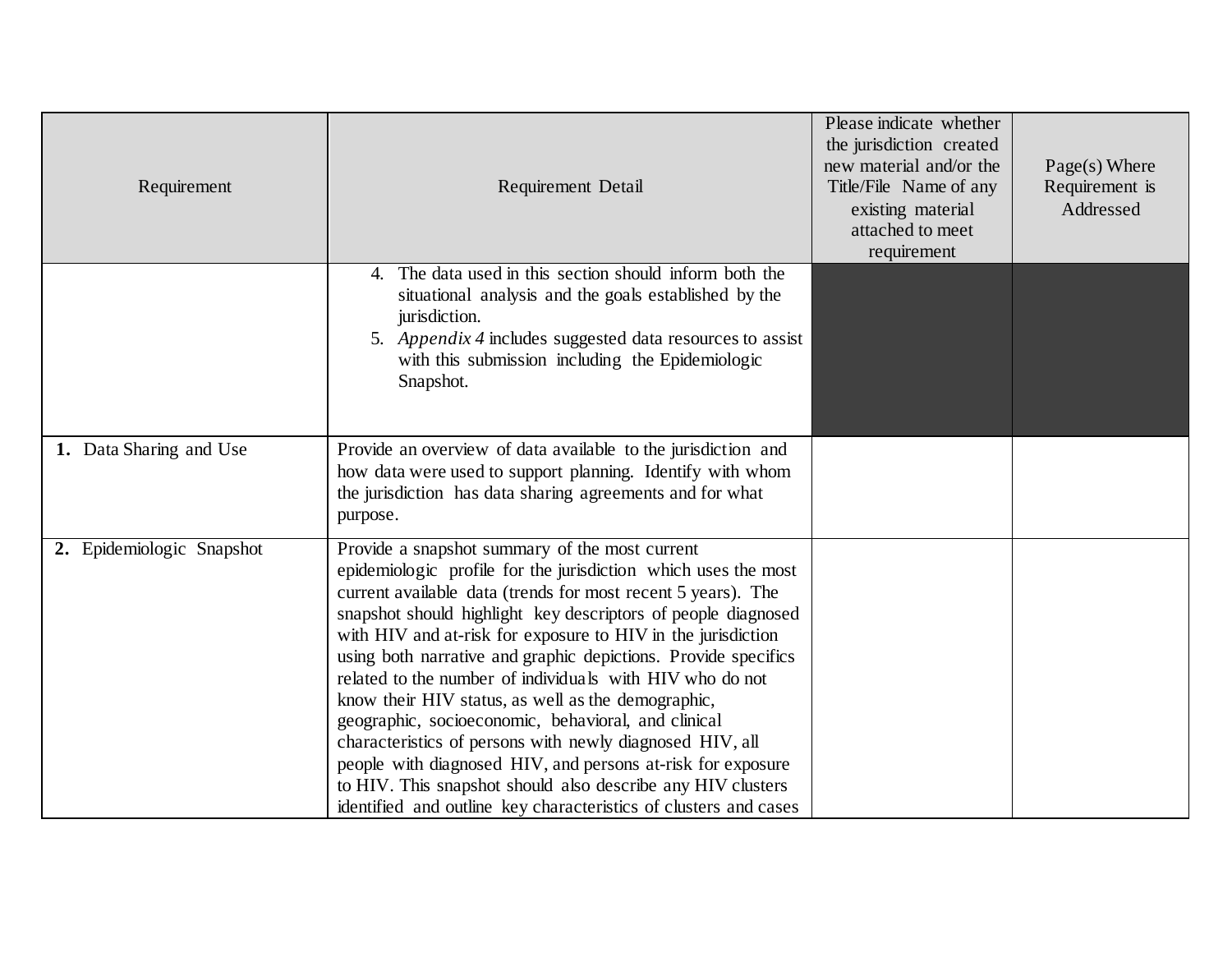| Requirement | Requirement Detail                                                                                                                                                                                                                                                           | Please indicate whether<br>the jurisdiction created<br>new material and/or the<br>Title/File Name of any<br>existing material<br>attached to meet<br>requirement | $Page(s)$ Where<br>Requirement is<br>Addressed |
|-------------|------------------------------------------------------------------------------------------------------------------------------------------------------------------------------------------------------------------------------------------------------------------------------|------------------------------------------------------------------------------------------------------------------------------------------------------------------|------------------------------------------------|
|             | linked to these clusters. Priority populations for prevention<br>and care should be highlighted and align with those of the<br>HIV National Strategic Plan. Be sure to use the HIV care<br>continuum in your graphic depiction showing burden of HIV<br>in the jurisdiction. |                                                                                                                                                                  |                                                |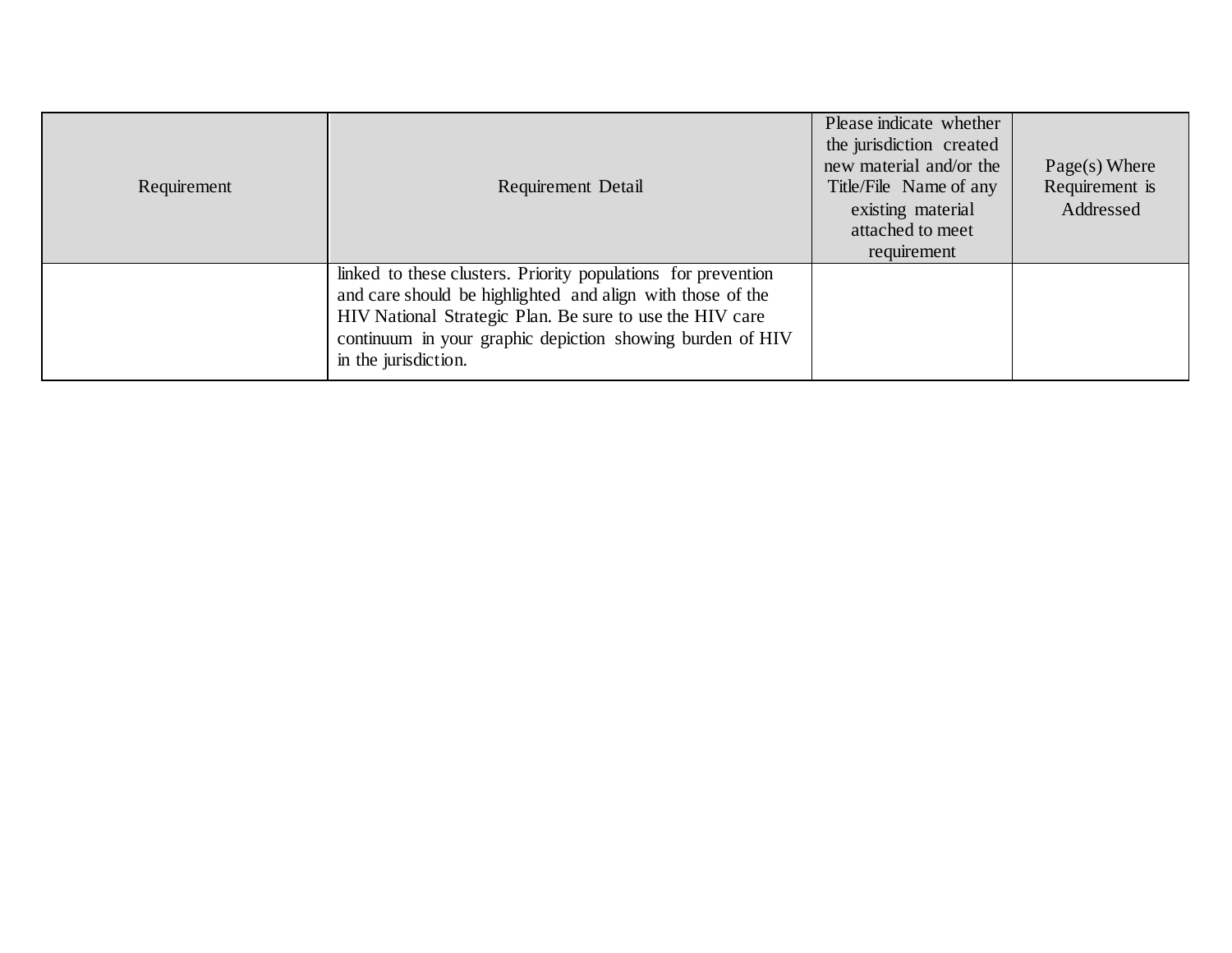| Requirement                                                    | Requirement Detail                                                                                                                                                                                                                                                                                                                                                                                                                                                                                                                                                                                                                                                                                                                                                                                                                                                                                                                                                                                                                                                                                                                                                                                           | Please indicate whether<br>the jurisdiction created<br>new material and/or the<br>Title/File Name of any<br>existing material<br>attached to meet<br>requirement | $Page(s)$ Where<br>Requirement is<br>Addressed |
|----------------------------------------------------------------|--------------------------------------------------------------------------------------------------------------------------------------------------------------------------------------------------------------------------------------------------------------------------------------------------------------------------------------------------------------------------------------------------------------------------------------------------------------------------------------------------------------------------------------------------------------------------------------------------------------------------------------------------------------------------------------------------------------------------------------------------------------------------------------------------------------------------------------------------------------------------------------------------------------------------------------------------------------------------------------------------------------------------------------------------------------------------------------------------------------------------------------------------------------------------------------------------------------|------------------------------------------------------------------------------------------------------------------------------------------------------------------|------------------------------------------------|
| 3. HIV Prevention, Care and<br>Treatment Resource<br>Inventory | Create an HIV Prevention, Care and Treatment Resource<br>Inventory. The Inventory may include a table and/or<br>narrative but must address all of the following information in<br>order to be responsive:<br>Organizations and agencies providing HIV care and<br>$\bullet$<br>prevention services in the jurisdiction.<br>HRSA (must include all RWHAP parts) and CDC<br>funding sources.<br>Leveraged public and private funding sources, such as<br>those through HRSA's Community Health Center<br>Program, HUD's HOPWA program, Indian Health<br>Service (IHS) HIV/AIDS Program, Substance Abuse<br>and Mental Health Services Administration programs,<br>and foundation funding.<br>Describe the jurisdiction's strategy for coordinating<br>the provision of substance use prevention and<br>treatment services (including programs that provide<br>these services) with HIV prevention and care services.<br>Services and activities provided by these organizations<br>in the jurisdiction and if applicable, which priority<br>population the agency serves.<br>Describe how services will maximize the quality of<br>health and support services available to people at-risk<br>for or with HIV. |                                                                                                                                                                  |                                                |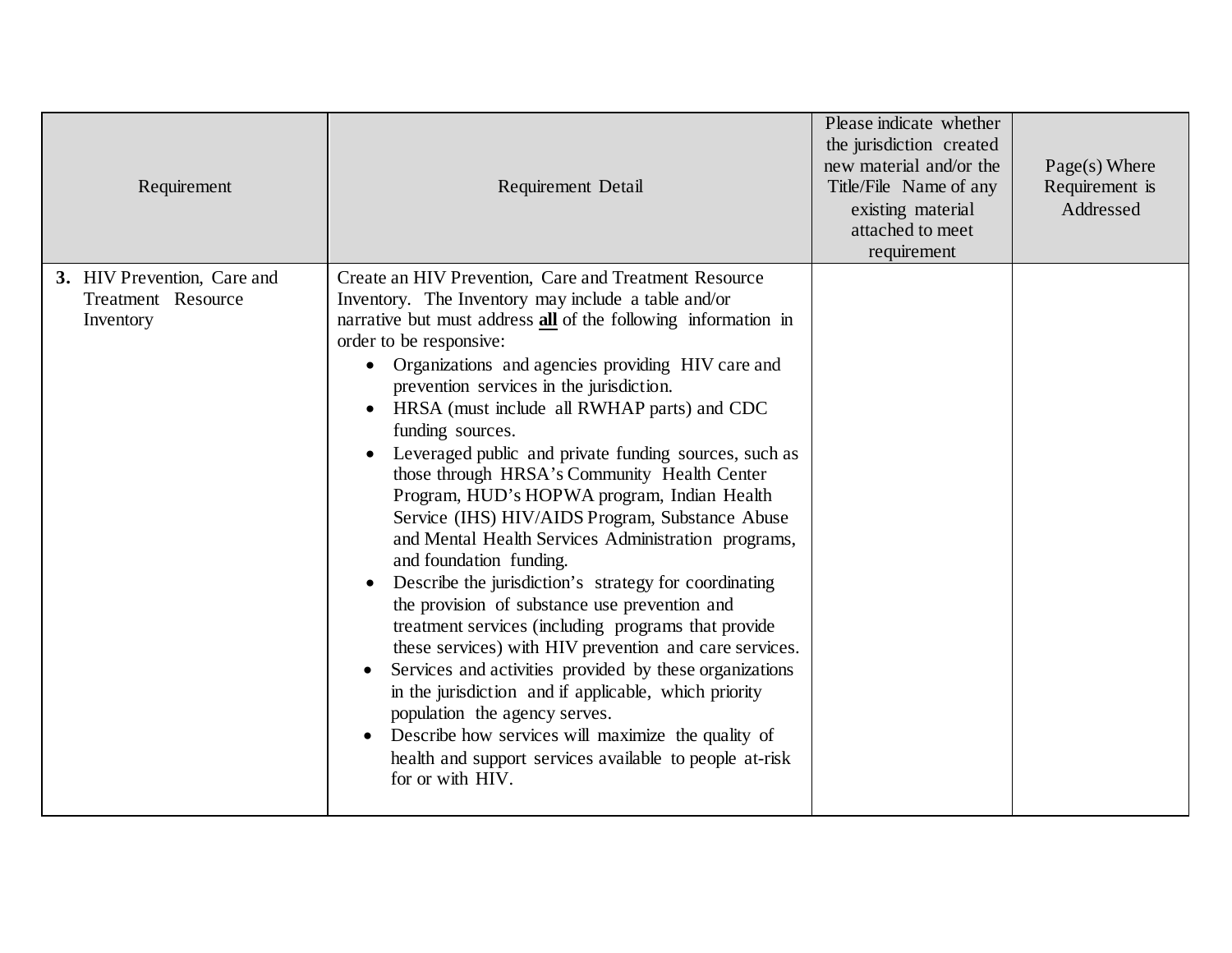| Requirement                           | Requirement Detail                                                                                                                                                                                                                                                                                                                                                                                                                            | Please indicate whether<br>the jurisdiction created<br>new material and/or the<br>Title/File Name of any<br>existing material<br>attached to meet<br>requirement | $Page(s)$ Where<br>Requirement is<br>Addressed |
|---------------------------------------|-----------------------------------------------------------------------------------------------------------------------------------------------------------------------------------------------------------------------------------------------------------------------------------------------------------------------------------------------------------------------------------------------------------------------------------------------|------------------------------------------------------------------------------------------------------------------------------------------------------------------|------------------------------------------------|
| <b>a.</b> Strengths and Gaps          | Please describe strengths and gaps in the HIV prevention,<br>care and treatment inventory for the jurisdictions. This<br>analysis should include areas where the jurisdiction may need<br>to build capacity for service delivery based on health equity,<br>geographic disparities, occurrences of HIV clusters or<br>outbreaks, underuse of new HIV prevention tools such as<br>injectable antiretrovirals, and other environmental impacts. |                                                                                                                                                                  |                                                |
| <b>b.</b> Approaches and partnerships | Please describe the approaches the jurisdiction used to<br>complete the HIV prevention, care and treatment inventory.<br>Be sure to include partners, especially new partners, used to<br>assess service capacity in the area.                                                                                                                                                                                                                |                                                                                                                                                                  |                                                |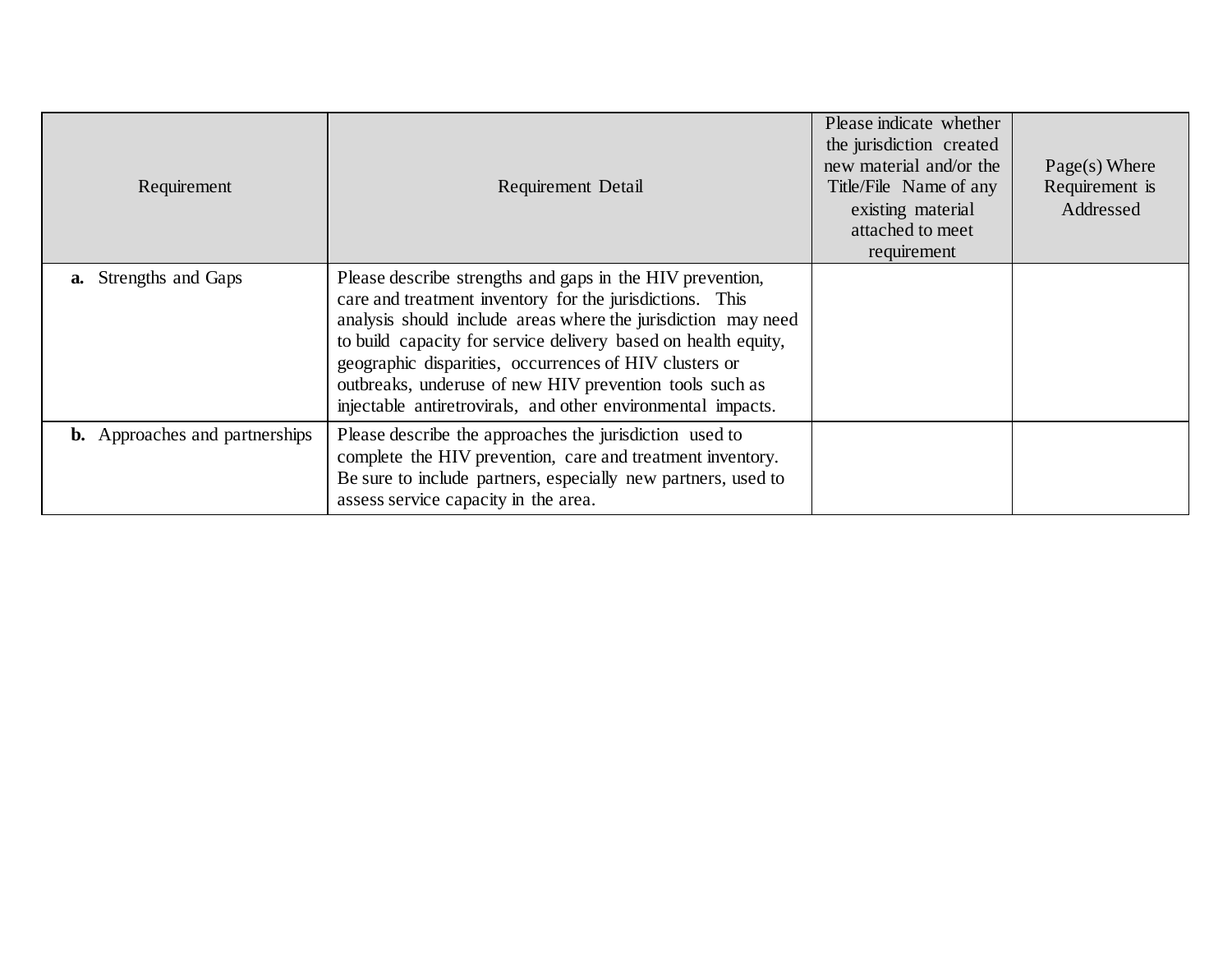| Requirement         | Requirement Detail                                                                                                                                                                                                                                                                                                                                                                                                                                                                                                                                                                                                                                                                                                                                                                                                                                                                                                                           | Please indicate whether<br>the jurisdiction created<br>new material and/or the<br>Title/File Name of any<br>existing material<br>attached to meet<br>requirement | $Page(s)$ Where<br>Requirement is<br>Addressed |
|---------------------|----------------------------------------------------------------------------------------------------------------------------------------------------------------------------------------------------------------------------------------------------------------------------------------------------------------------------------------------------------------------------------------------------------------------------------------------------------------------------------------------------------------------------------------------------------------------------------------------------------------------------------------------------------------------------------------------------------------------------------------------------------------------------------------------------------------------------------------------------------------------------------------------------------------------------------------------|------------------------------------------------------------------------------------------------------------------------------------------------------------------|------------------------------------------------|
| 4. Needs Assessment | Identify and describe all needs assessment activities or other<br>activities/data/information used to inform goals and<br>objectives in this submission. Include a summary of needs<br>assessment data including:<br>Services people need to access HIV testing, as<br>1.<br>well as the following status neutral services<br>needed after testing:<br>a. Services people at-risk for HIV need to<br>stay HIV negative (e.g., PrEP, Syringe<br>Services Programs) - Needs<br>b. Services people need to rapidly link to<br>HIV medical care and treatment after<br>receiving an HIV positive diagnosis -<br><b>Needs</b><br>2.<br>Services that people with HIV need to stay in HIV<br>care and treatment and achieve viral suppression –<br><b>Needs</b><br>Barriers to accessing existing HIV testing,<br>3.<br>including State laws and regulations, HIV<br>prevention services, and HIV care and treatment<br>$s$ ervice – Accessibility |                                                                                                                                                                  |                                                |
| a. Priorities       | List the key priorities arising from the needs assessment<br>process.                                                                                                                                                                                                                                                                                                                                                                                                                                                                                                                                                                                                                                                                                                                                                                                                                                                                        |                                                                                                                                                                  |                                                |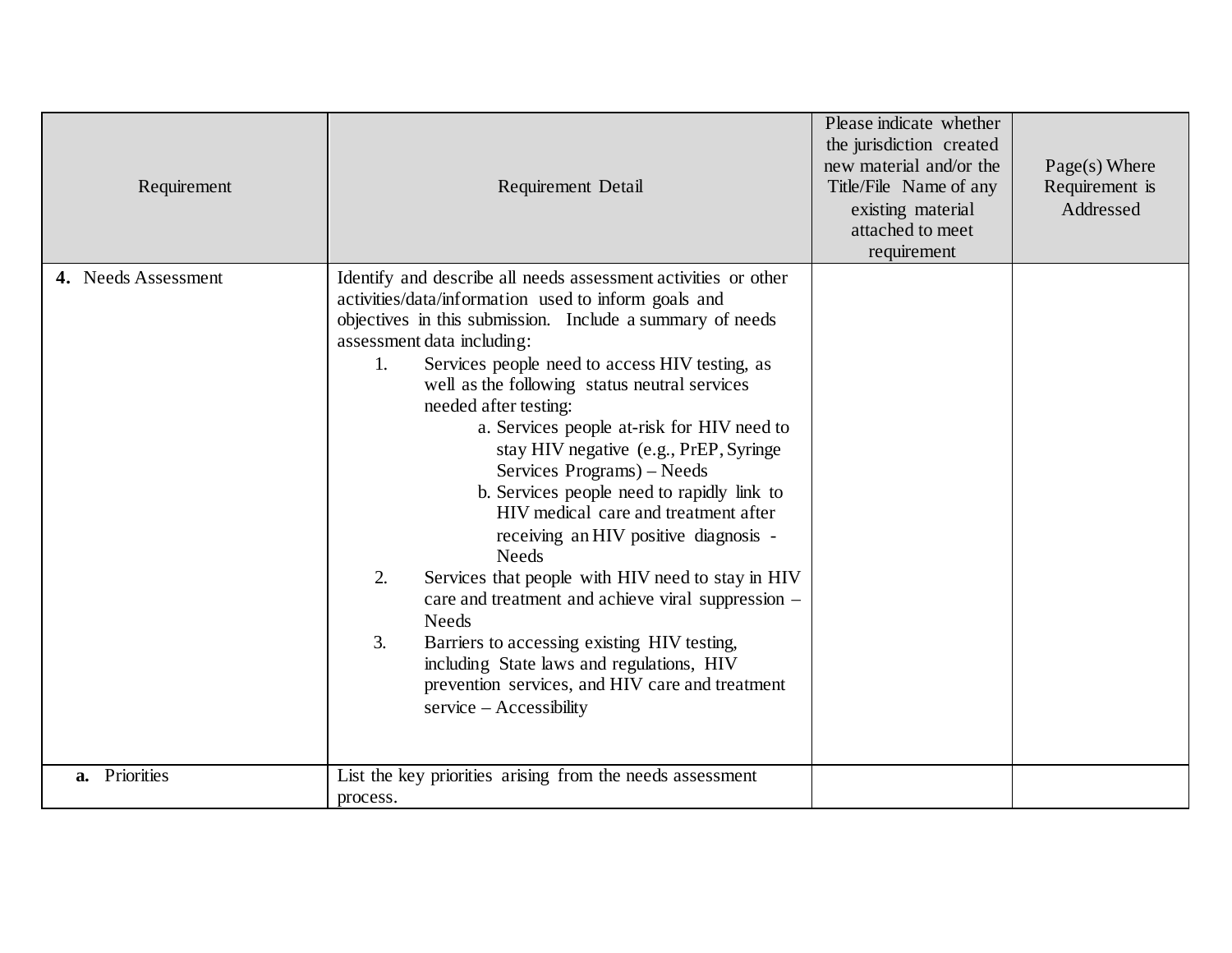| Requirement                                       | Requirement Detail                                                                                                                                                                                                                                                                                                                                                                                                                                                                                                                                                                                                                                                                                                                                                                                                                                                                                                                                                            | Please indicate whether<br>the jurisdiction created<br>new material and/or the<br>Title/File Name of any<br>existing material<br>attached to meet<br>requirement | $Page(s)$ Where<br>Requirement is<br>Addressed |
|---------------------------------------------------|-------------------------------------------------------------------------------------------------------------------------------------------------------------------------------------------------------------------------------------------------------------------------------------------------------------------------------------------------------------------------------------------------------------------------------------------------------------------------------------------------------------------------------------------------------------------------------------------------------------------------------------------------------------------------------------------------------------------------------------------------------------------------------------------------------------------------------------------------------------------------------------------------------------------------------------------------------------------------------|------------------------------------------------------------------------------------------------------------------------------------------------------------------|------------------------------------------------|
| <b>b.</b> Actions Taken                           | List any key activities undertaken by the jurisdiction to<br>address needs and barriers identified during the needs<br>assessment process.                                                                                                                                                                                                                                                                                                                                                                                                                                                                                                                                                                                                                                                                                                                                                                                                                                    |                                                                                                                                                                  |                                                |
| c. Approach                                       | Please describe the approach the jurisdiction used to complete<br>the needs assessment. Be sure to include how the jurisdiction<br>incorporated people with HIV in the process and how the<br>jurisdiction included entities listed in Appendix 3.                                                                                                                                                                                                                                                                                                                                                                                                                                                                                                                                                                                                                                                                                                                            |                                                                                                                                                                  |                                                |
| <b>Section IV:</b><br><b>Situational Analysis</b> | Purpose: To provide an overview of strengths, challenges,<br>and identified needs with respect to several key aspects of<br>HIV prevention and care activities. This snapshot should<br>synthesize information from the Community Engagement and<br>Planning Process in Section II and the Contributing Data sets<br>and Assessments detailed in Section III.<br>Tips<br>New or existing material may be used; however,<br>1.<br>existing material will need to be updated if used.<br>This section not only provides a snapshot of the<br>2.<br>data and environment for goal-setting but meets<br>the RWHAP legislative requirement for the<br>SCSN.<br>3.<br>Jurisdictions may submit the Situational Analysis<br>submitted as part of their EHE Plan to fulfill this<br>requirement. However, it must include<br>information for the entire HIV prevention and<br>care system and not just the EHE priority area or<br>service system. If using EHE plans to fulfill this |                                                                                                                                                                  |                                                |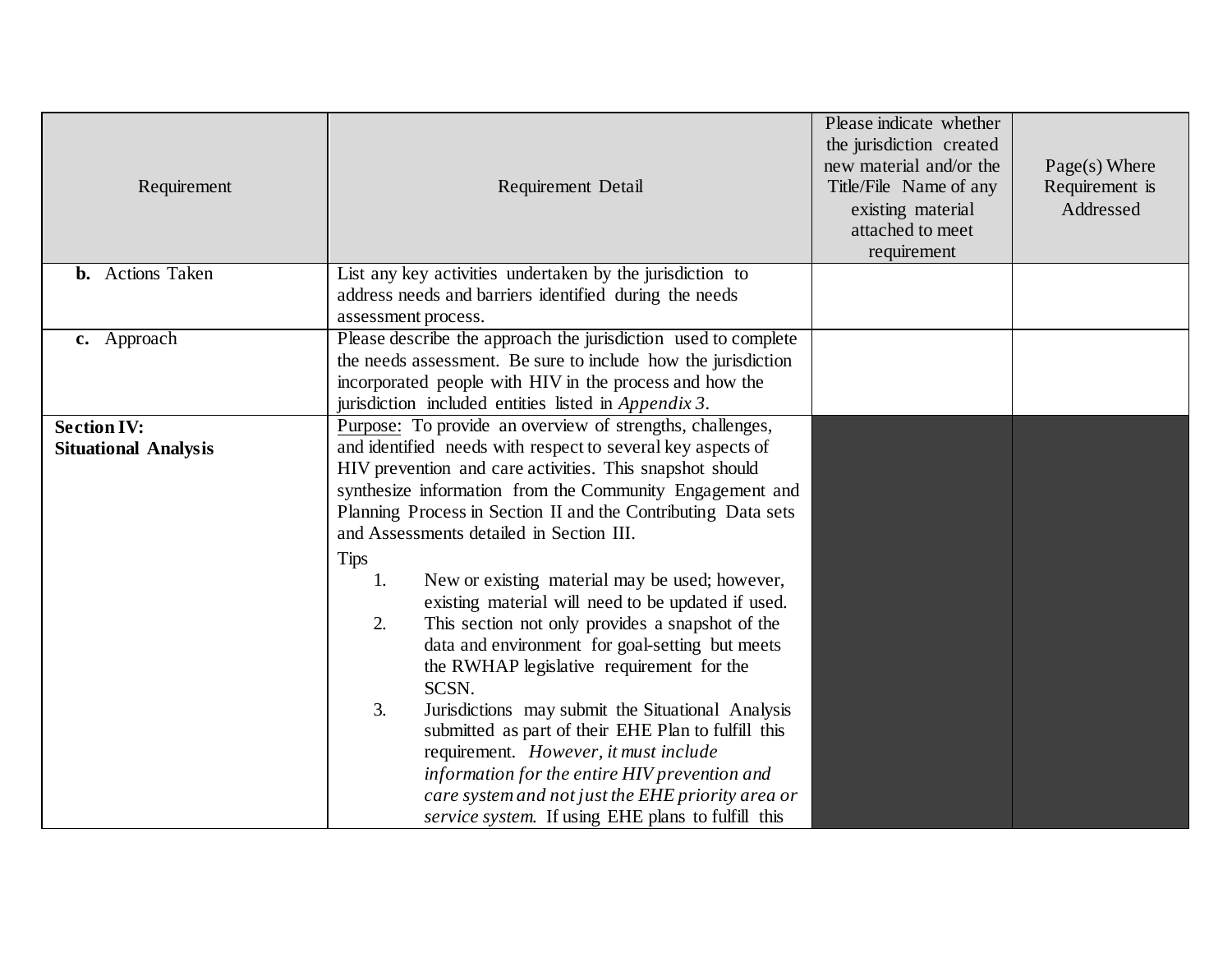| Requirement             | <b>Requirement Detail</b><br>requirement, be sure to include updates as noted                                                                                                                                                                                                                                                                                                                                                                                                                                                                                                                                                                                                                                                                                                                                                                                                                                                                                                                                                                                                                                                        | Please indicate whether<br>the jurisdiction created<br>new material and/or the<br>Title/File Name of any<br>existing material<br>attached to meet<br>requirement | $Page(s)$ Where<br>Requirement is<br>Addressed |
|-------------------------|--------------------------------------------------------------------------------------------------------------------------------------------------------------------------------------------------------------------------------------------------------------------------------------------------------------------------------------------------------------------------------------------------------------------------------------------------------------------------------------------------------------------------------------------------------------------------------------------------------------------------------------------------------------------------------------------------------------------------------------------------------------------------------------------------------------------------------------------------------------------------------------------------------------------------------------------------------------------------------------------------------------------------------------------------------------------------------------------------------------------------------------|------------------------------------------------------------------------------------------------------------------------------------------------------------------|------------------------------------------------|
|                         | below.                                                                                                                                                                                                                                                                                                                                                                                                                                                                                                                                                                                                                                                                                                                                                                                                                                                                                                                                                                                                                                                                                                                               |                                                                                                                                                                  |                                                |
| 1. Situational Analysis | Based on the Community Engagement and Planning Process<br>in Section II and the Contributing Data Sets and Assessments<br>detailed in Section III, provide a short overview of strengths,<br>challenges, and identified needs with respect to HIV<br>prevention and care. Include any analysis of structural and<br>systemic issues impacting populations disproportionately<br>affected by HIV and resulting in health disparities. The<br>content of the analysis should lay the groundwork for<br>proposed strategies submitted in the Integrated Plan's goals<br>and objective sections. The situational analysis should<br>include an analysis in each of the following areas:<br>a. Diagnose all people with HIV as early as<br>possible<br>b. Treat people with HIV rapidly and effectively<br>to reach sustained viral suppression<br>c. Prevent new HIV transmissions by using<br>proven interventions, including pre-exposure<br>prophylaxis (PrEP) and syringe services<br>programs (SSPs)<br>d. Respond quickly to potential HIV outbreaks to<br>get needed prevention and treatment services to<br>people who need them |                                                                                                                                                                  |                                                |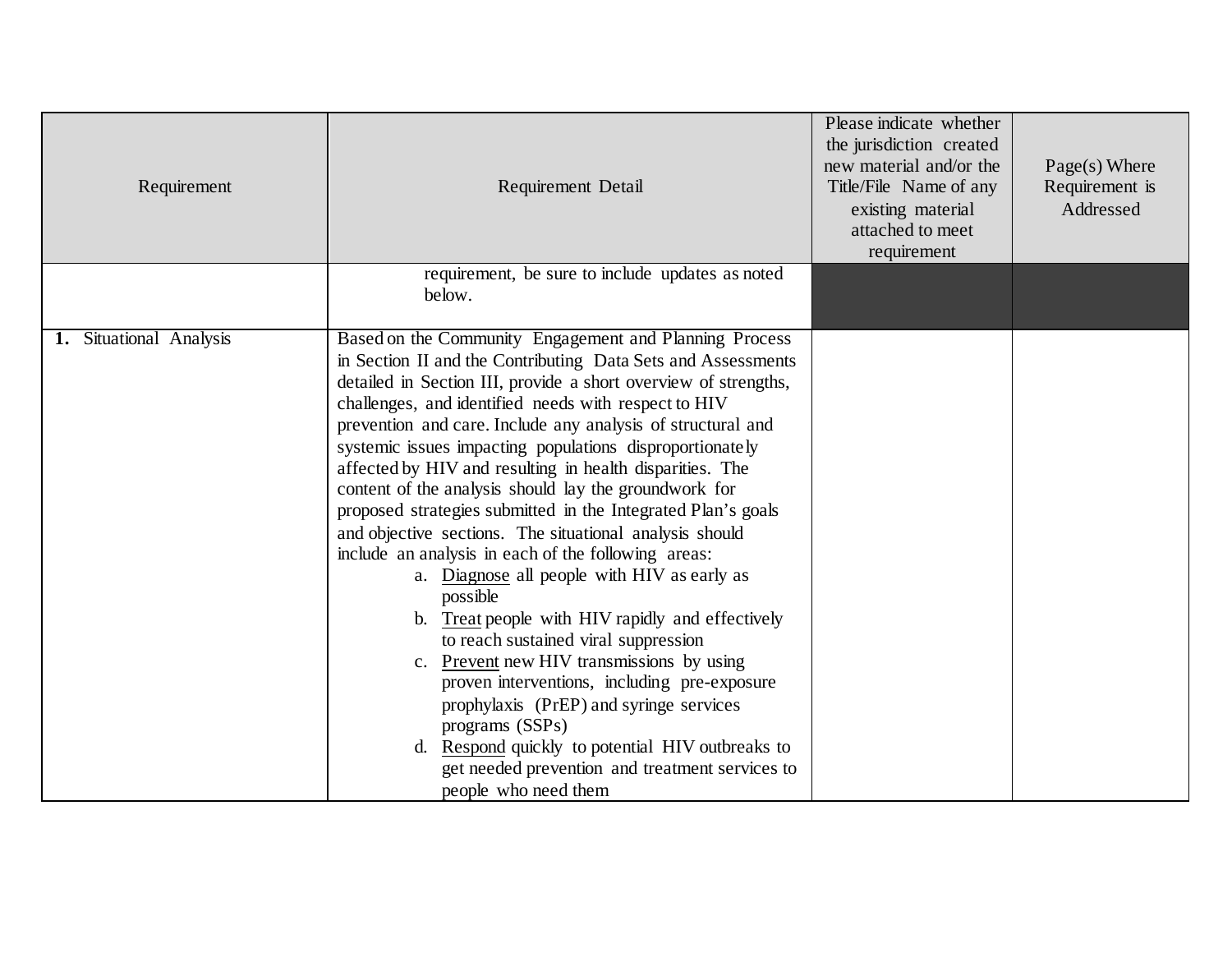| Requirement                                         | Requirement Detail                                                                                                                                                                                                                                                                                                                                                                                                                                                                                                                                                                                                                                                                  | Please indicate whether<br>the jurisdiction created<br>new material and/or the<br>Title/File Name of any<br>existing material<br>attached to meet<br>requirement | $Page(s)$ Where<br>Requirement is<br>Addressed |
|-----------------------------------------------------|-------------------------------------------------------------------------------------------------------------------------------------------------------------------------------------------------------------------------------------------------------------------------------------------------------------------------------------------------------------------------------------------------------------------------------------------------------------------------------------------------------------------------------------------------------------------------------------------------------------------------------------------------------------------------------------|------------------------------------------------------------------------------------------------------------------------------------------------------------------|------------------------------------------------|
|                                                     | Please note jurisdictions may submit other plans to satisfy<br>this requirement, if applicable to the entire HIV prevention<br>and care service system across the jurisdiction.                                                                                                                                                                                                                                                                                                                                                                                                                                                                                                     |                                                                                                                                                                  |                                                |
| a. Priority Populations                             | Based on the Community Engagement and Planning Process<br>in Section II and the Contributing Data Sets and Assessments<br>detailed in Section III, describe how the goals and objectives<br>address the needs of priority populations for the jurisdiction.                                                                                                                                                                                                                                                                                                                                                                                                                         |                                                                                                                                                                  |                                                |
| <b>Section V:</b><br>2022-2026 Goals and Objectives | <i>Purpose:</i> To detail goals and objectives for the next 5 years.<br>Goals and objectives should reflect strategies that ensure a<br>unified, coordinated approach for all HIV prevention and care<br>funding.                                                                                                                                                                                                                                                                                                                                                                                                                                                                   |                                                                                                                                                                  |                                                |
|                                                     | Tips for meeting this requirement:<br>2. Recipients may submit plans (e.g., EHE, Getting to Zero,<br>Cluster and Outbreak Detection and Response plan) for<br>this requirement as long as it sets goals for the entire HIV<br>prevention and care delivery system and geographic area.<br>3. Goals and objectives should be in SMART format and<br>structured to include strategies that accomplish the<br>following:<br>a. Diagnose all people with HIV as early as<br>possible<br>b. Treat people with HIV rapidly and effectively<br>to reach sustained viral suppression<br><b>Prevent</b> new HIV transmissions by using<br>C.<br>proven interventions, including pre-exposure |                                                                                                                                                                  |                                                |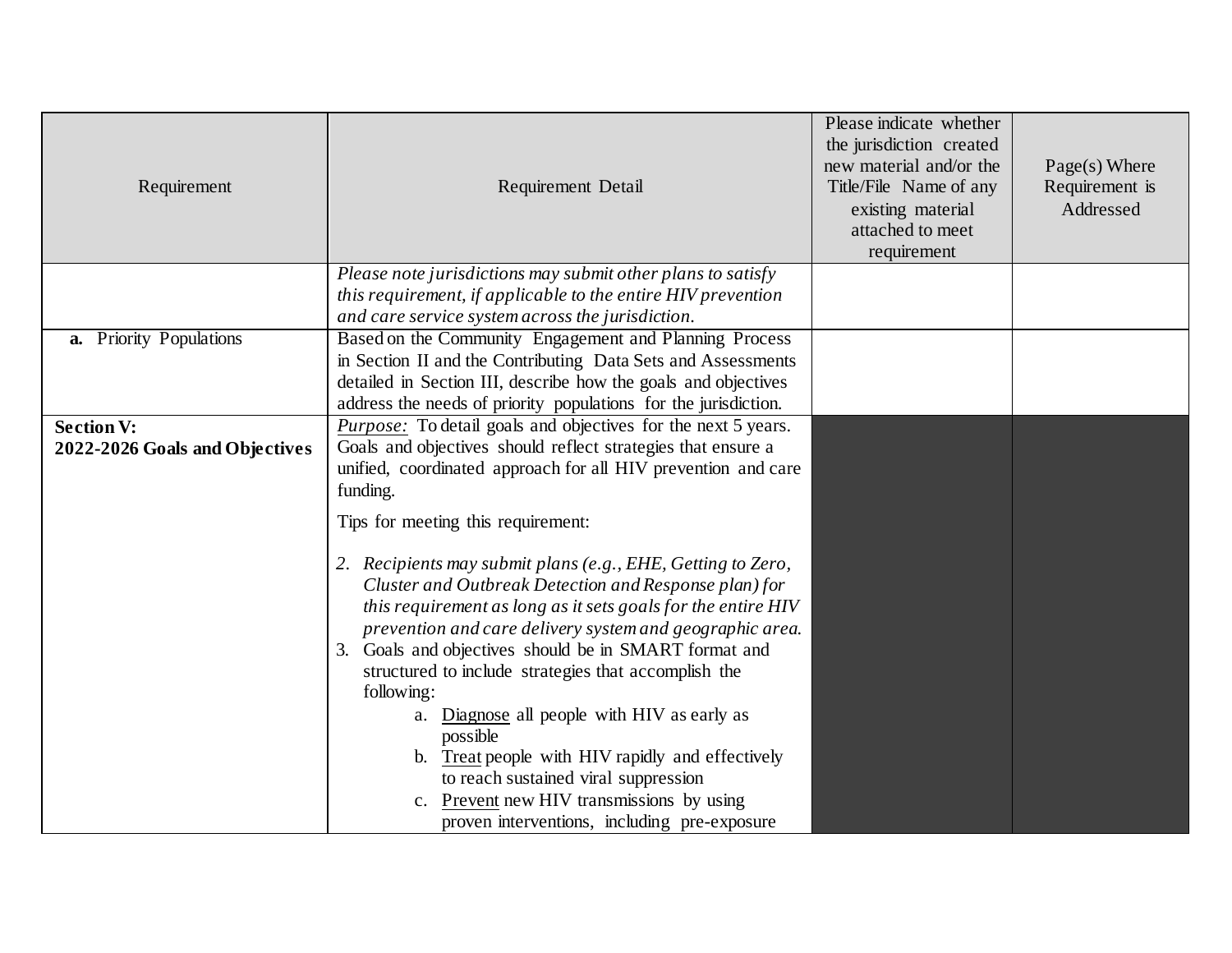| Requirement                                                         | <b>Requirement Detail</b>                                                                                                                                                                                                                                                                                                                                                                                                                                                                                                                                                                     | Please indicate whether<br>the jurisdiction created<br>new material and/or the<br>Title/File Name of any<br>existing material<br>attached to meet<br>requirement | $Page(s)$ Where<br>Requirement is<br>Addressed |
|---------------------------------------------------------------------|-----------------------------------------------------------------------------------------------------------------------------------------------------------------------------------------------------------------------------------------------------------------------------------------------------------------------------------------------------------------------------------------------------------------------------------------------------------------------------------------------------------------------------------------------------------------------------------------------|------------------------------------------------------------------------------------------------------------------------------------------------------------------|------------------------------------------------|
|                                                                     | prophylaxis (PrEP), post-exposure prophylaxis<br>(PEP) and syringe services programs (SSPs)<br>d. Respond quickly to potential HIV outbreaks to<br>get needed prevention and treatment services to<br>people who need them.<br>4. The plan should include goals that address both HIV<br>prevention and care needs and health equity.                                                                                                                                                                                                                                                         |                                                                                                                                                                  |                                                |
| 1. Goals and Objectives<br>Description                              | List and describe goals and objectives for how the jurisdiction<br>will diagnose, treat, prevent and respond to HIV. Be sure the<br>goals address any barriers or needs identified during the<br>planning process. There should be at least 3 goals and<br>objectives for each of these four areas. See <i>Appendix</i> 2 for<br>suggested format for Goals and Objectives.<br>Please note jurisdictions may submit other plans to satisfy<br>this requirement as long as they include goals that cover the<br>entire HIV prevention and care service delivery system and<br>geographic area. |                                                                                                                                                                  |                                                |
| a. Updates to Other Strategic<br>Plans Used to Meet<br>Requirements | If the jurisdiction is using portions of another local strategic<br>plan to satisfy this requirement, please describe any changes<br>made as a result of analysis of data.                                                                                                                                                                                                                                                                                                                                                                                                                    |                                                                                                                                                                  |                                                |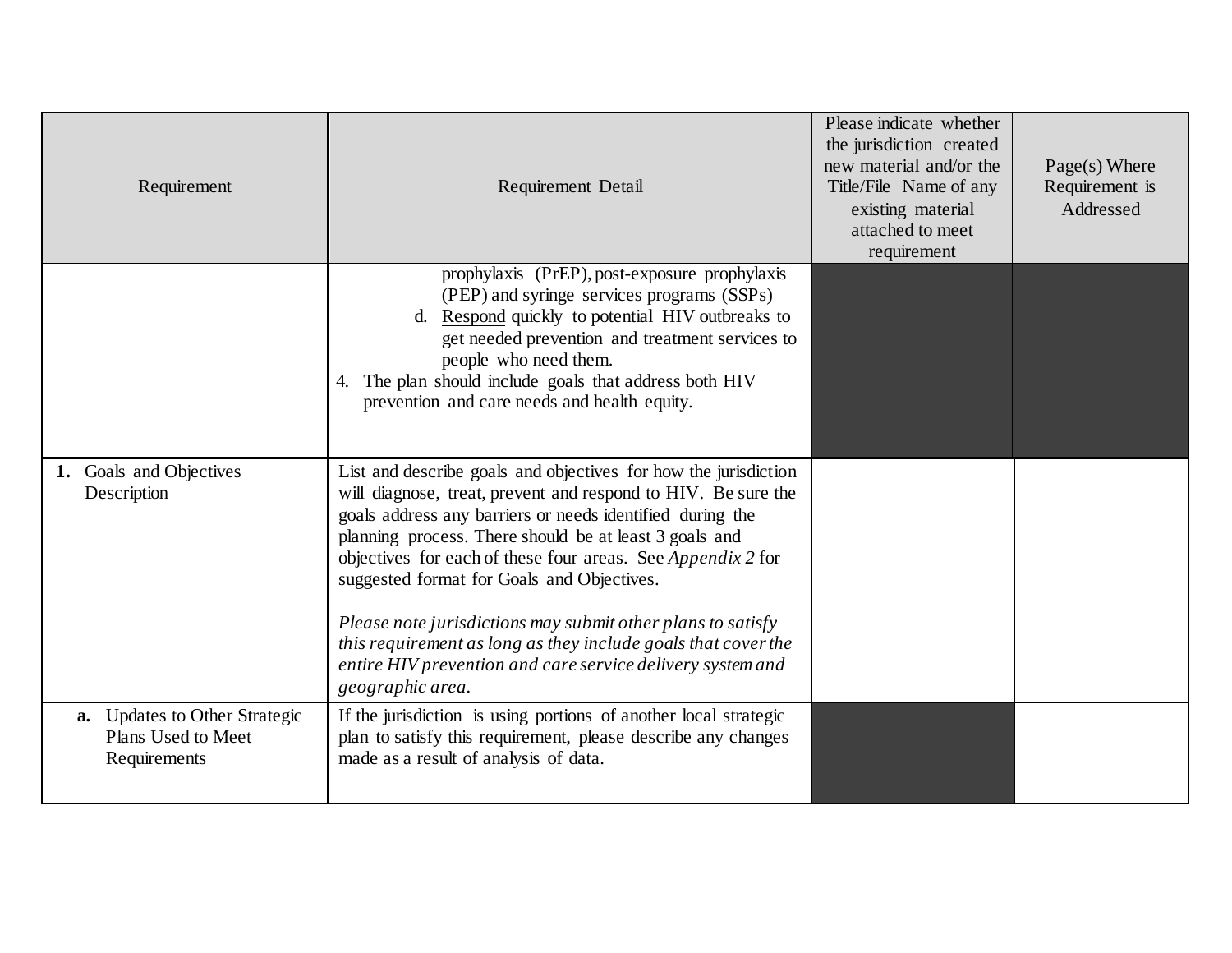| <b>Section VI:</b><br>2022-2026 Integrated Planning<br><b>Implementation, Monitoring and</b><br><b>Jurisdictional Follow Up</b> | <i>Purpose:</i> To describe the infrastructure, procedures, systems,<br>and/or tools that will be used to support the key phases of<br>integrated planning. In this section jurisdictions will detail<br>how best to ensure the success of Integrated Plan goals and<br>objectives through the following 5 key phases:<br>1. Implementation<br>Monitoring<br>3. Evaluation<br>4. Improvement<br>5. Reporting and Dissemination<br>Tips for meeting this requirement<br>1. This requirement may require the recipient to create<br>some new material or expand upon existing materials.<br>2. Include sufficient descriptive detail for each of the 5<br>key phases to ensure that all entities understand their<br>roles and responsibilities, and concur with the<br>process.<br>3. If you are submitting portions of a different<br>jurisdictional plan to meet this requirement, you<br>should include updates that describe steps the<br>jurisdiction has taken to accomplish each of the 5 |  |
|---------------------------------------------------------------------------------------------------------------------------------|-------------------------------------------------------------------------------------------------------------------------------------------------------------------------------------------------------------------------------------------------------------------------------------------------------------------------------------------------------------------------------------------------------------------------------------------------------------------------------------------------------------------------------------------------------------------------------------------------------------------------------------------------------------------------------------------------------------------------------------------------------------------------------------------------------------------------------------------------------------------------------------------------------------------------------------------------------------------------------------------------|--|
|                                                                                                                                 | phases.                                                                                                                                                                                                                                                                                                                                                                                                                                                                                                                                                                                                                                                                                                                                                                                                                                                                                                                                                                                         |  |
| 2022-2026 Integrated<br>1.<br>Planning Implementation<br>Approach                                                               | Describe the infrastructure, procedures, systems or<br>tools that will be used to support the 5 key phases of<br>integrated planning to ensure goals and objectives are<br>met                                                                                                                                                                                                                                                                                                                                                                                                                                                                                                                                                                                                                                                                                                                                                                                                                  |  |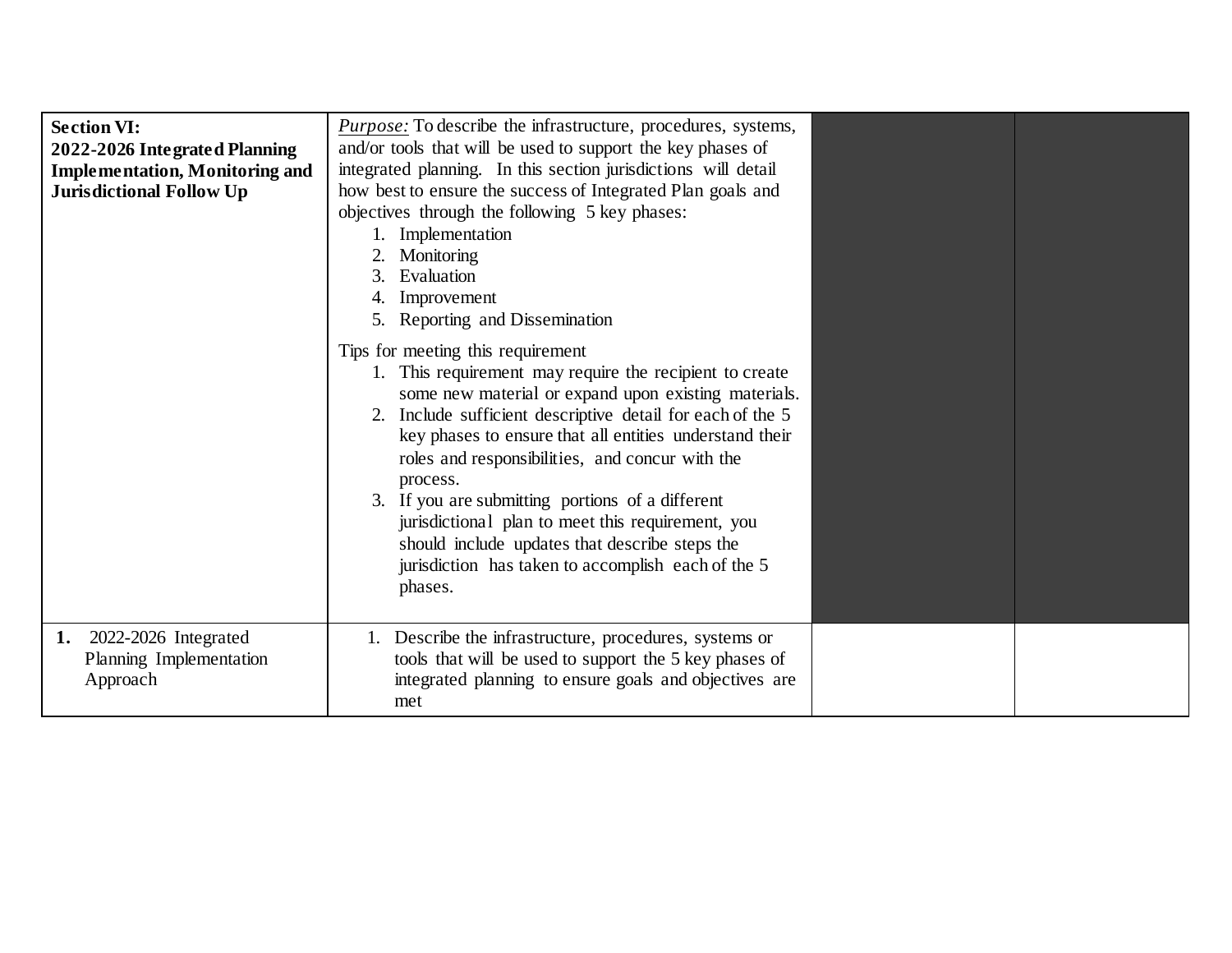| a. Implementation    | 2. Describe the process for coordinating partners,<br>including new partners, people with HIV, people at<br>high risk for exposure to HIV, and providers and<br>administrators from different funding streams, to meet<br>the jurisdictions Integrated Plan goals and objectives.<br>Include information about how the plan will influence<br>the way the jurisdiction leverages and coordinates<br>funding streams including but not limited to HAB and<br>CDC funding.                                                                                                                                                                                                                                                                                                                                                                           |
|----------------------|----------------------------------------------------------------------------------------------------------------------------------------------------------------------------------------------------------------------------------------------------------------------------------------------------------------------------------------------------------------------------------------------------------------------------------------------------------------------------------------------------------------------------------------------------------------------------------------------------------------------------------------------------------------------------------------------------------------------------------------------------------------------------------------------------------------------------------------------------|
| <b>b.</b> Monitoring | 3. Describe the process to be used for monitoring<br>progress on the Integrated Plan goals and objectives.<br>This should include information about how the<br>jurisdiction will coordinate different stakeholders and<br>different funding streams to implement plan goals. If<br>multiple plans exist in the state (e.g., city-only<br>Integrated Plans, state-only Integrated Plans), include<br>information about how the jurisdiction will<br>collaborate and coordinate monitoring of the different<br>plans within the state to avoid duplication of effort<br>and potential gaps in service provision. Be sure to<br>include details such as specific coordination activities<br>and timelines for coordination. Note: Recipients will<br>be asked to provide updates to both CDC and HRSA<br>as part of routine monitoring of all awards. |
| c. Evaluation        | 4. Describe the performance measures and methodology<br>the jurisdiction will use to evaluate progress on goals<br>and objectives. Include information about how often<br>the jurisdiction conducts analysis of the performance<br>measures and presents data to the planning group.                                                                                                                                                                                                                                                                                                                                                                                                                                                                                                                                                               |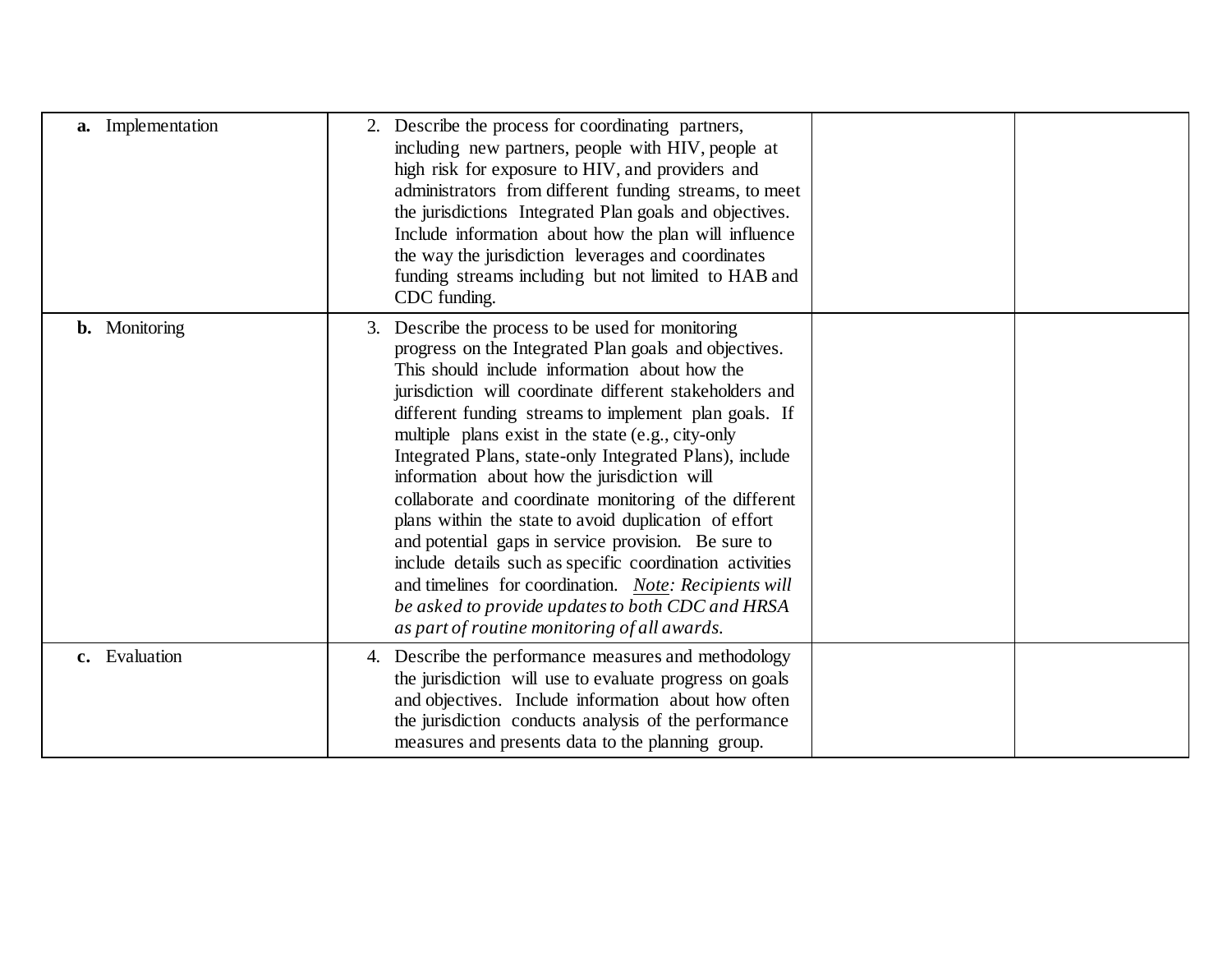| d. Improvement                                                                             | 5. Describe how the jurisdiction will continue to use data<br>and community input to make revisions and<br>improvements to the plan. Be sure to include how<br>often the jurisdiction will make revisions and how<br>those decisions will be made.                                                                                                                                                                                                              |  |
|--------------------------------------------------------------------------------------------|-----------------------------------------------------------------------------------------------------------------------------------------------------------------------------------------------------------------------------------------------------------------------------------------------------------------------------------------------------------------------------------------------------------------------------------------------------------------|--|
| e. Reporting and<br>Dissemination                                                          | 6. Describe the process for informing stakeholders,<br>including people with HIV, about progress on<br>implementation, monitoring, evaluation and<br>improvements made to the plan.                                                                                                                                                                                                                                                                             |  |
| <b>Updates to Other Strategic</b><br>f.<br>Plans Used to Meet<br>Requirements              | If the jurisdiction is using portions of another local strategic<br>plan to satisfy this requirement, please describe:<br>1. Steps the jurisdiction has already taken to implement,<br>monitor, evaluate, improve, and report/disseminate<br>plan activities.<br>2. Achievements and challenges in implementing the<br>plan. Include how the jurisdiction plans to resolve<br>challenges and replicate successes.<br>3. Revisions made based on work completed. |  |
| <b>Section VII:</b><br><b>Letters of Concurrence</b>                                       | Provide letters of concurrence or concurrence with<br>reservation. Each letter should specify how the planning body<br>was involved in the Integrated Plan development. Include a<br>letter of concurrence for each planning body in the<br>state/territory or jurisdiction. See Appendix 6 for a sample<br>Letter of Concurrence.                                                                                                                              |  |
| 1. CDC Prevention Program<br>Planning Body Chair(s) or<br>Representative(s)                |                                                                                                                                                                                                                                                                                                                                                                                                                                                                 |  |
| 2. RWHAP Part A Planning<br>Council/Planning Body(s)<br>$Chair(s)$ or Representative $(s)$ |                                                                                                                                                                                                                                                                                                                                                                                                                                                                 |  |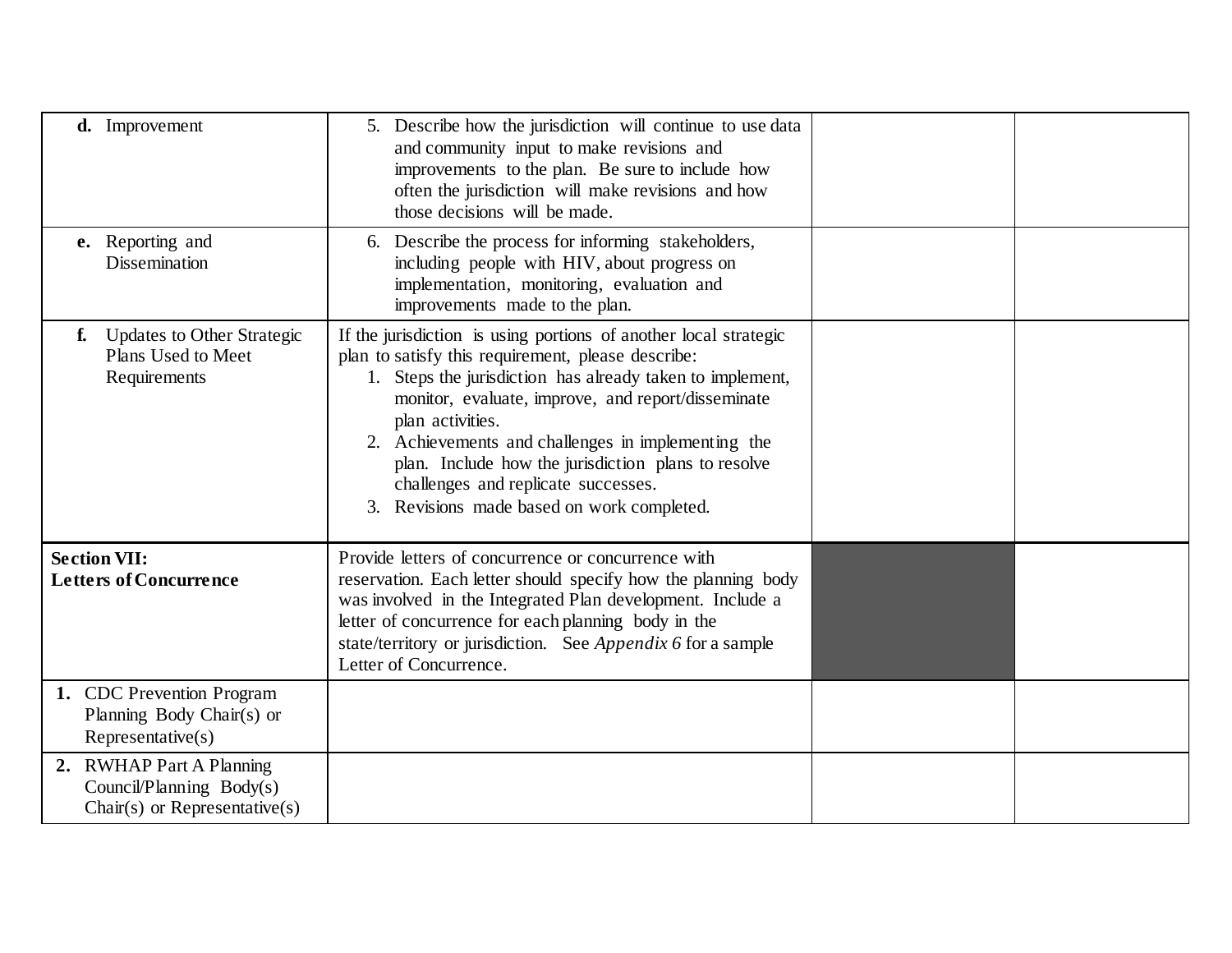| <b>3.</b> RWHAP Part B Planning Body<br>Chair or Representative |                                                                                 |  |
|-----------------------------------------------------------------|---------------------------------------------------------------------------------|--|
| 4. Integrated Planning Body                                     | If submitting an EHE plan, please ensure that the EHE<br>planning body concurs. |  |
| <b>5.</b> EHE Planning Body                                     | If submitting an EHE plan, please ensure that the EHE<br>planning body concurs. |  |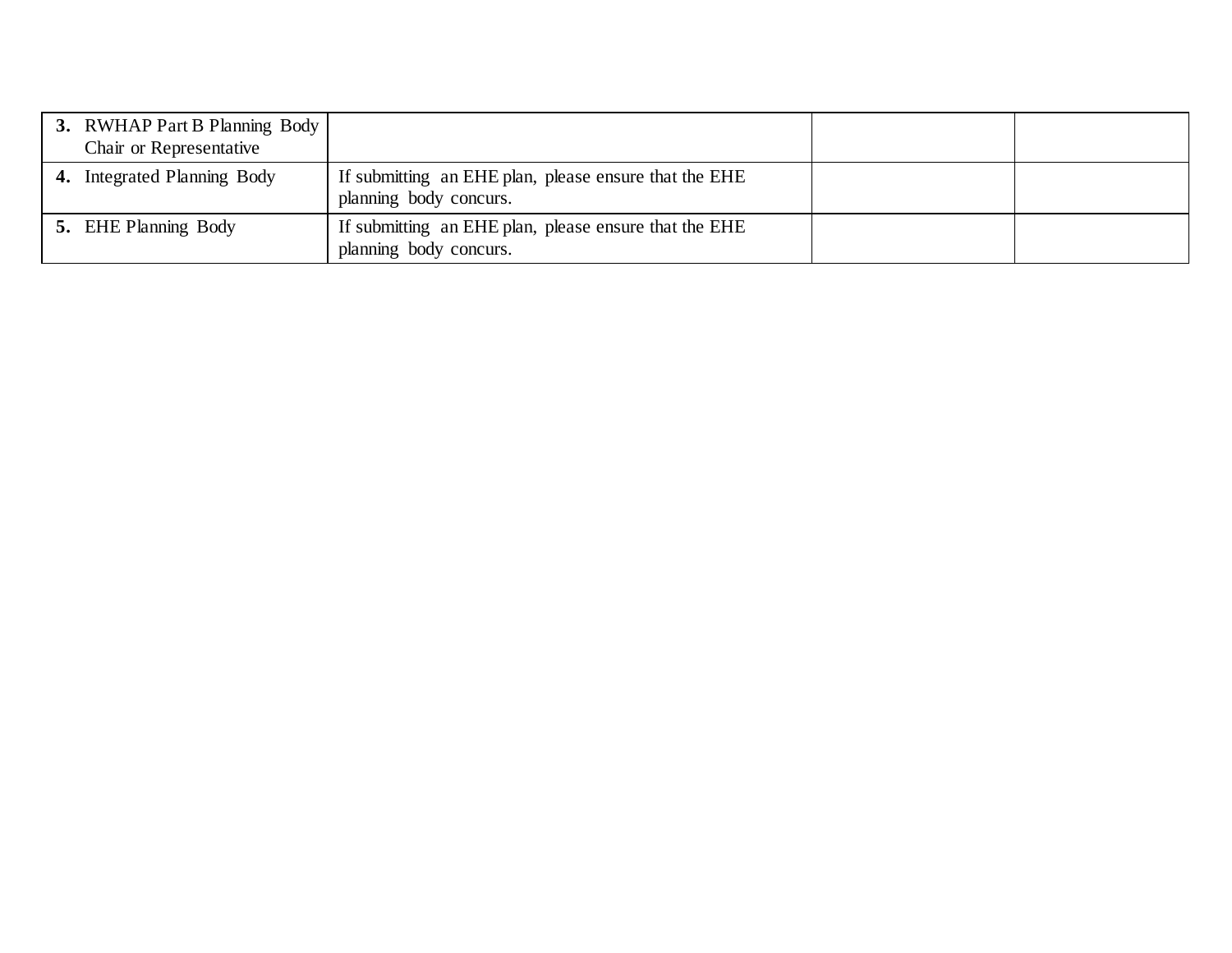#### Examples of Goal Structure

*Note:* There is not a required format for submission of Integrated HIV Prevention and Care goals. This format is provided as an example.

#### **Diagnose (EXAMPLE)**

Goal 1: To diagnose XX people with HIV in 5 years.

#### **Key Activities and Strategies:**

1) Increase routine testing in XX ERs, acute care settings, etc.

2) Increase public awareness campaigns focused on getting tested and treated in XX neighborhoods/venue to reach demographic XX

**Key Partners:** Health departments, community-based organizations, FQHCs, correctional facilities, school-based clinics, sexual health clinics, women's health services/prenatal services providers, hospitals, etc.

**Potential Funding Resources:** CDC HIV Prevention and Surveillance Programs, RWHAP, Bureau of Primary Health Care (Health Centers), State and/or Local Funding, Medicaid, etc.

**Estimated Funding Allocation:** \$X

**Outcomes (reported annually, locally monitored more frequently):** # of newly identified persons with HIV

**Monitoring Data Source:** EMR data, surveillance data

**Expected Impact on the HIV Care Continuum:** Increase the number of people who know their HIV diagnosis by XX% and linked to medical care within 90 days by XX%

#### **Treat (EXAMPLE)**

**Goal 1:** To engage XX people with HIV in ongoing HIV care and treatment in 5 years.

#### **Key Activities and Strategies**:

1) Increase linkage to care activities in XX populations

2) Increase public awareness campaigns focused on getting tested and treated in XX neighborhoods/venues to reach demographic XX

**Key Partners**: FQHCs, medical care providers, hospitals, community-based organizations, school-based clinics, various professional health care associations, etc.

**Potential Funding Resources**: RWHAP, State Local Funding, SAMHSA, HOPWA, Medicaid expenditures, Bureau of Primary Health Care (Health Centers), Administration for Children and Families, and other public and private funding sources

#### **Estimated Funding Allocation:** \$X

**Outcomes (reported annually, locally monitored more frequently):** Linkage to HIV care within 30 days of less for # of newly identified persons with HIV; Linkage to HIV care within 30 days or less for # of persons with HIV identified as not in care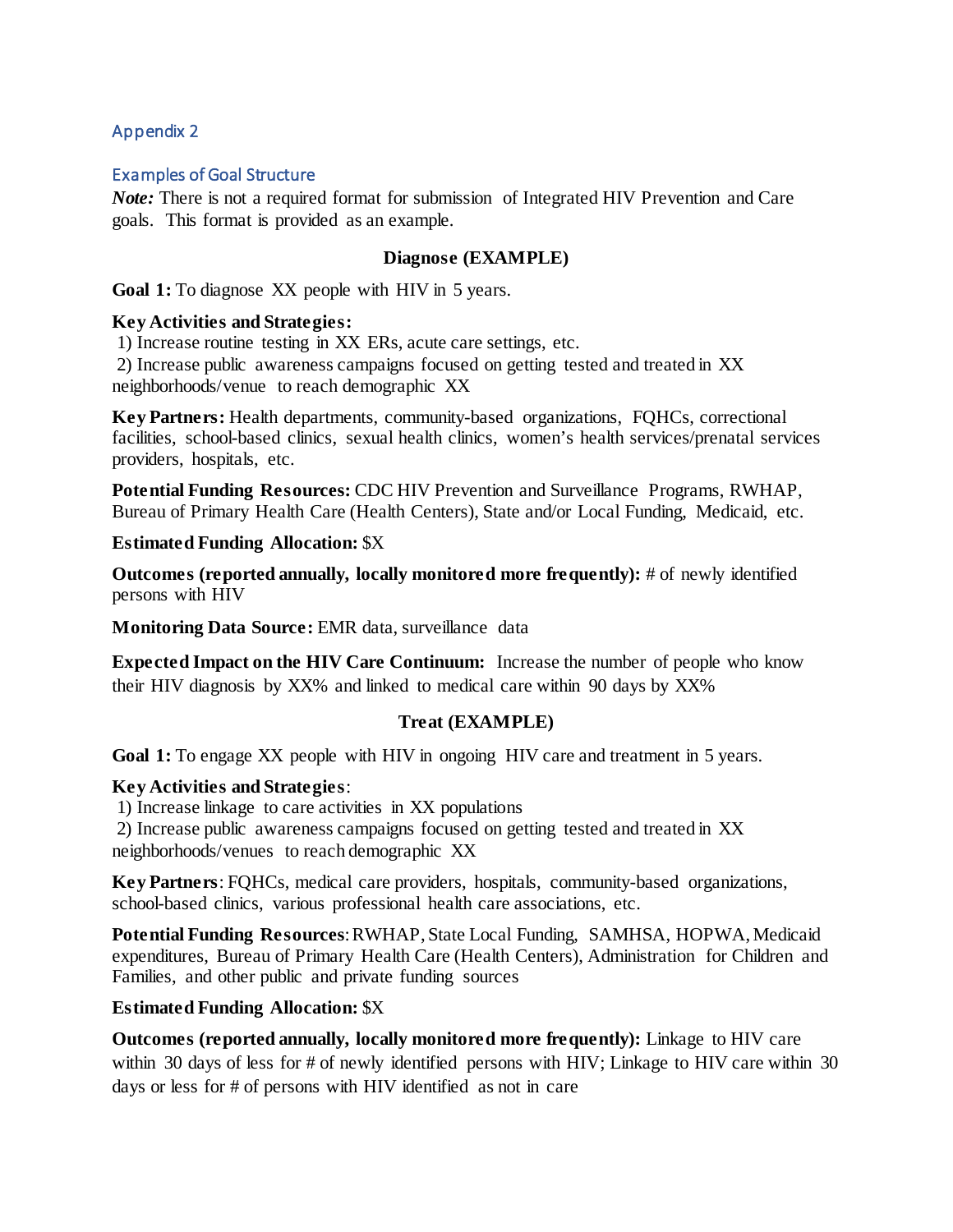**Monitoring Data Source:** Surveillance, RWHAP, CDC testing linkage data

**Expected Impact on the HIV Care Continuum:** Increase the number of people receiving ART by XX% and improve viral suppression rates in targeted populations by XX%

# **Prevent (EXAMPLE)**

Goal 1: To increase access to PrEP by X% for priority populations in 5 years.

#### **Key Activities and Strategies:**

1) Increase number of providers trained to prescribe PrEP

2) Increase PrEP prescriptions among priority populations

**Key Partners:** Community-based organizations, FQHCs, sexual health clinics, hospitals, social media platform providers, social service providers, etc.

**Potential Funding Resources:** CDC HIV Prevention and Surveillance Programs, Bureau of Primary Health Care (Health Centers), State and/or Local Funding, Minority AIDS Initiative (MAI), SAMHSA, HOPWA, Federal Office of Rural Health Policy, Indian Health Service; Office on Women's Health, Office of Minority Health, Office of Population Affairs, and other public and private funding sources, etc.

#### **Estimated Funding** Allocation: \$X

**Outcomes (reported annually, locally monitored more frequently):** # of providers trained; # of prescriptions for PrEP

**Monitoring Data Source:** Local databases, medical records data, pharmacy records

**Expected Impact on Status Neutral Approach:** Increase by XX number the people prescribed PrEP, Increase by XX number the people linked to PrEP services, Increase by XX% in the number of syringe services programs available

# **Respond (EXAMPLE)**

**Goal:** To increase capacity and implementation of activities for detecting and responding to HIV clusters and outbreaks in 5 years.

# **Key Activities and Strategies:**

1) Increase involvement of health department staff, community members, and community organizations in response planning, implementation, and evaluation 2) Increase flexible funding mechanisms capable of supporting HIV cluster response efforts

**Key Partners:** Community members, community-based organizations, HIV care providers, FQHCs, correctional facilities, hospitals, social services providers, people with HIV, health departments, public health professionals, etc.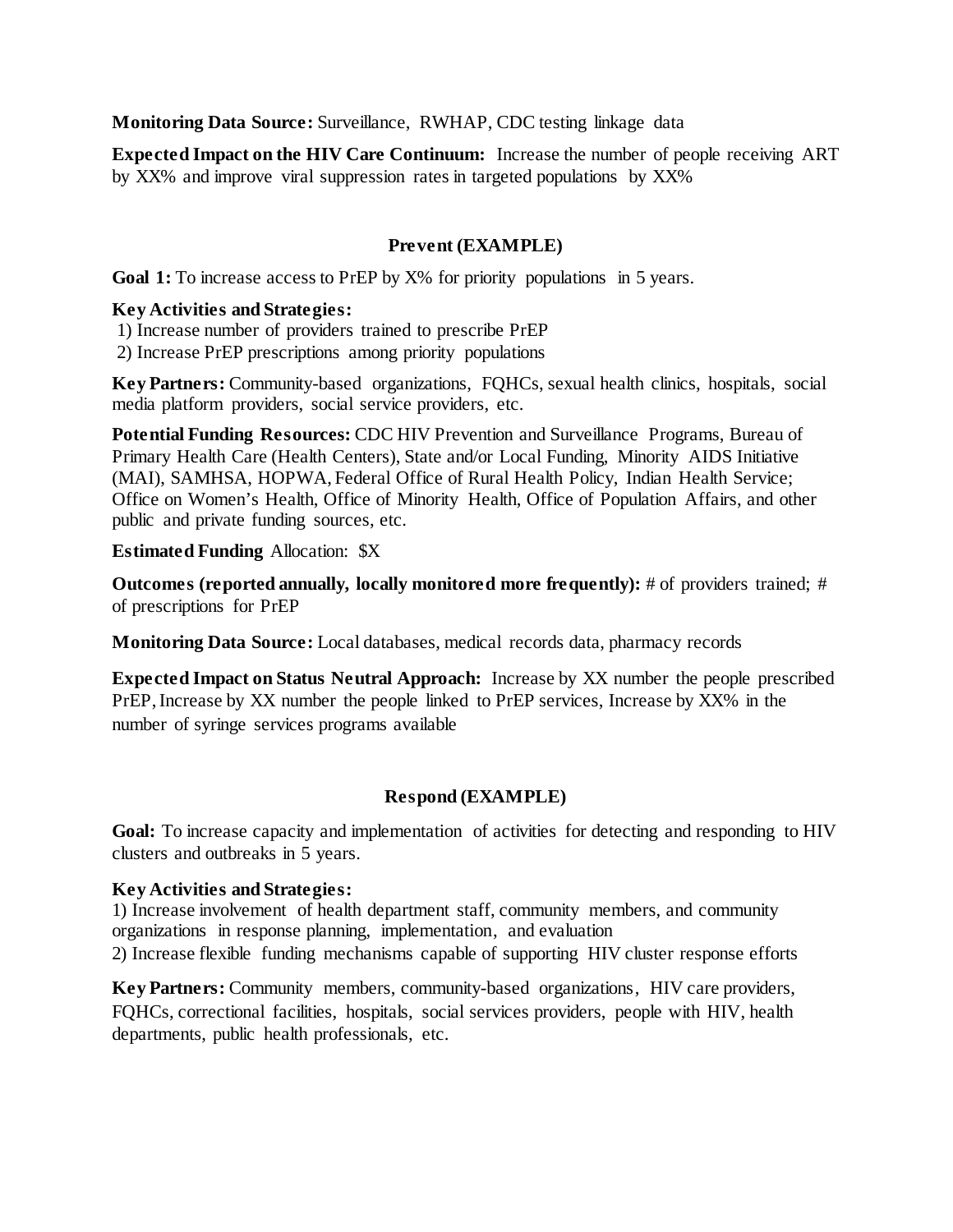**Potential Funding Resources:** CDC HIV Prevention and Surveillance Programs, STD Funding, RWHAP, SAMHSA, HUD/HOPWA, Medicaid, Bureau of Primary Health Care (Health Centers), viral hepatitis funding, opioid/substance use funding, State and/or Local Funding

# **Estimated Funding Allocation:** \$X

**Outcomes (reported annually, locally monitored more frequently):** Establishment of strengthened cluster and outbreak detection and response plans; protocols for flexible funding mechanisms; number of clusters detected; number and description of cluster responses and lessons learned; incorporation of strategies from Diagnose, Treat, and Prevent pillars into responses to clusters.

# **Monitoring Data Source:** Local protocols and reports

**Expected Impact on Status Neutral Approach:** Increase the number of people in networks affected by rapid transmission who know their HIV diagnosis, are linked to medical care, and are virally suppressed, or who are engaged in appropriate prevention services (e.g., PrEP, syringe services programs)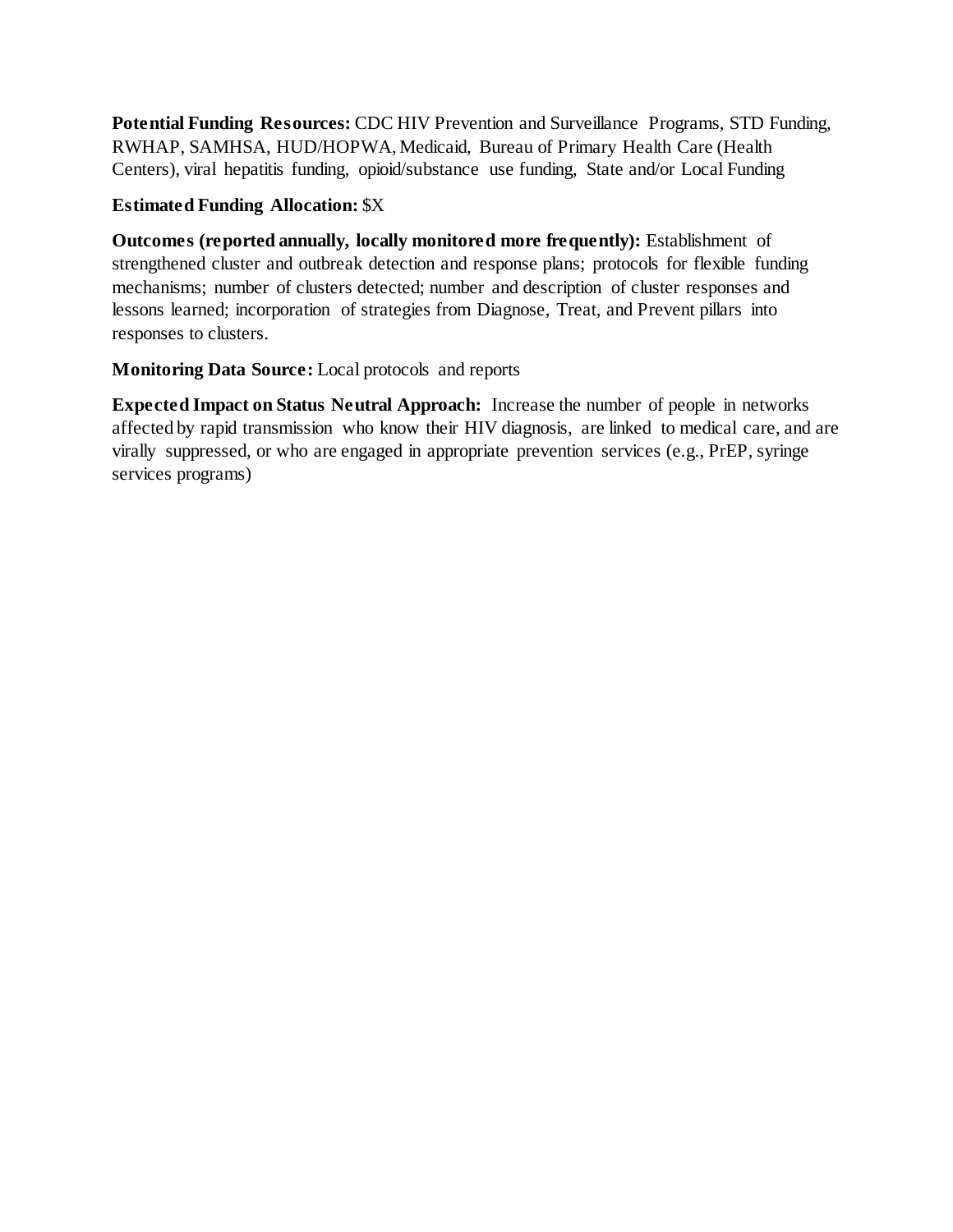#### Examples of Key Stakeholders and Community Members

Community engagement is a key expectation of the Integrated Planning Guidance. Community engagement involves the collaboration of key stakeholders and broad-based communities who work together to identify strategies to increase coordination of HIV programs throughout the state, local health jurisdictions, or tribal areas. Each community should select stakeholders including persons with HIV who reflect the local demographics of the epidemic with lived experience and can best help align resources and set goals that promote equitable HIV prevention and health outcomes for priority populations. This should include not only traditional stakeholders but engagement with new partners and non-traditional organizations. While the Integrated Plan submission should be done in collaboration with identified Integrated Planning body(s), community engagement may also include assessment processes (e.g., focus groups, population-specific advisory boards) that take place outside of or in conjunction with the Integrated HIV Care and Prevention body(s) and to inform the Integrated Plan submission.

**Please Note:** Persons or groups with a "\*" must be included in the planning process to meet HRSA and/or CDC's legislative or programmatic requirements.

#### **Key Stakeholders to Consider for Planning Group Membership**

- Health department staff\*
- Community- based organizations serving populations affected by HIV as well as HIV services providers\*
- People with HIV, including members of a Federally recognized Indian tribe as represented in the population, and individuals co-infected with hepatitis B or  $C^*$
- Populations at risk or with HIV representing priority populations
- Behavioral or social scientists
- Epidemiologists
- HIV clinical care providers including  $(RWHAP$  Part C and D)\*
- STD clinics and programs
- Non-elected community leaders including faith community members and business/labor representatives\*
- Community health care center representatives including FQHCs<sup>\*</sup>
- Substance use treatment providers\*
- Hospital planning agencies and health care planning agencies<sup>\*</sup>
- Intervention specialists
- Jurisdictions with CDC- funded local education agencies/academic institutions (strongly encouraged to participate).
- Mental health providers\*
- Individuals (or representatives) with an HIV diagnosis during a period of incarceration (within the last three years) at a federal, state, or local correctional facility\*
- Representatives from state or local law enforcement and/or correctional facilities
- Social services providers including housing and homeless services representatives<sup>\*</sup>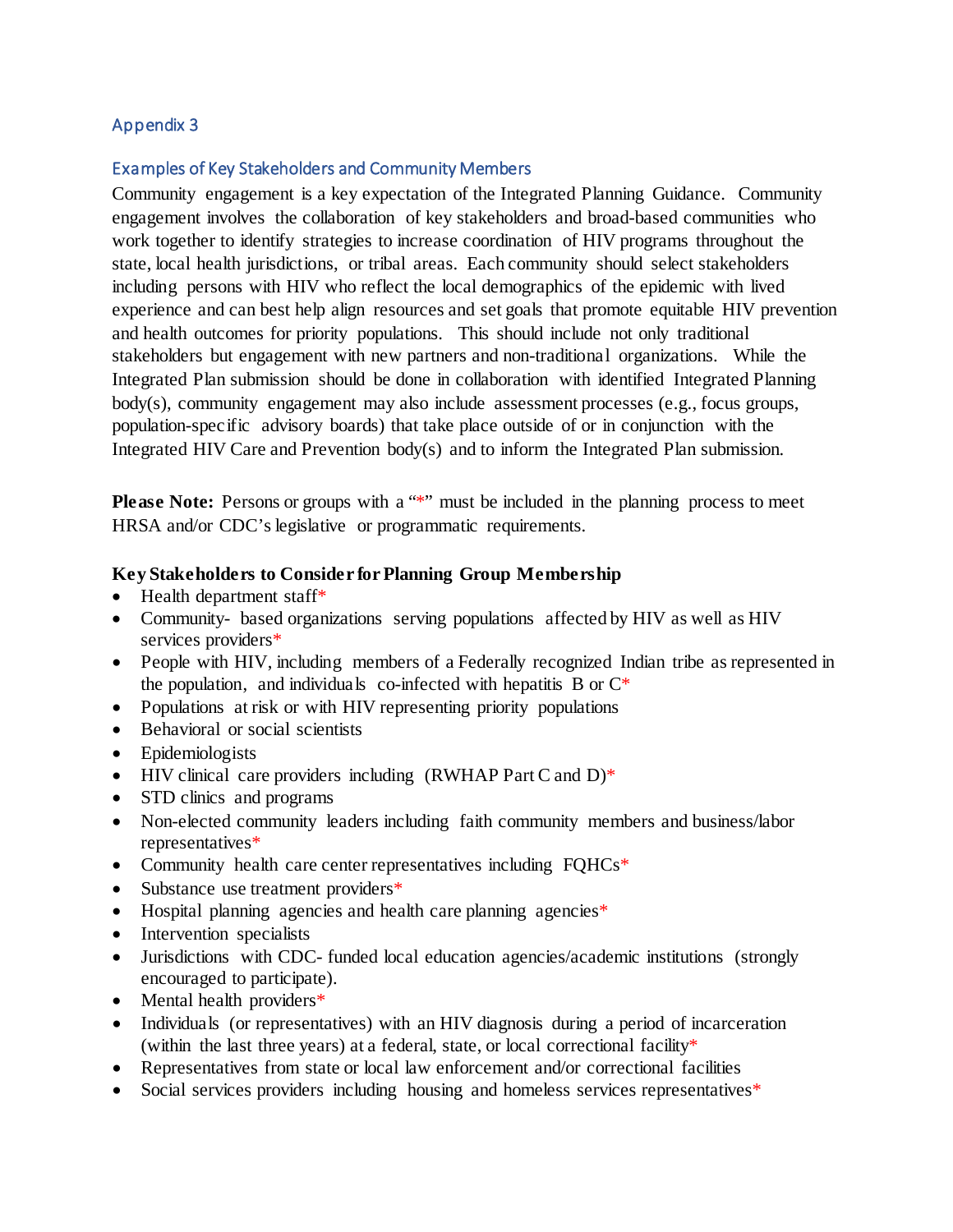- Local, regional, and school-based clinics; healthcare facilities; clinicians; and other medical providers
- Medicaid/Medicare partners

# **Examples of Key Stakeholders to Consider for Community Engagement**

- Existing community advisory boards
- Community members resulting from new outreach efforts
- Community members that represent the demographics of the local epidemic (e.g., race, ethnicity, gender, age, etc.)
- Community members unaligned or unaffiliated with agencies currently funded through HRSA and/or CDC
- STD clinics and programs
- Other key informants
- City, county, tribal, and other state public health department partners
- Local, regional clinics, and school-based healthcare facilities; clinicians; and other medical providers
- Medicaid/Medicare partners and private payors
- Correctional facilities, juvenile justice, local law enforcement and related service providers
- Community- and faith-based organizations, including civic and social groups
- Professional associations
- Local businesses
- Local academic institutions
- Other key informants

#### **Examples of Community Engagement Activities**

- Focus groups or interviews
- Town hall meetings
- Topic-focused community discussions
- Community advisory group or ad hoc committees or panels
- Collaboration building meetings with new partners
- Public planning body(s) meetings or increased membership
- Meetings between state and local health departments
- Social media events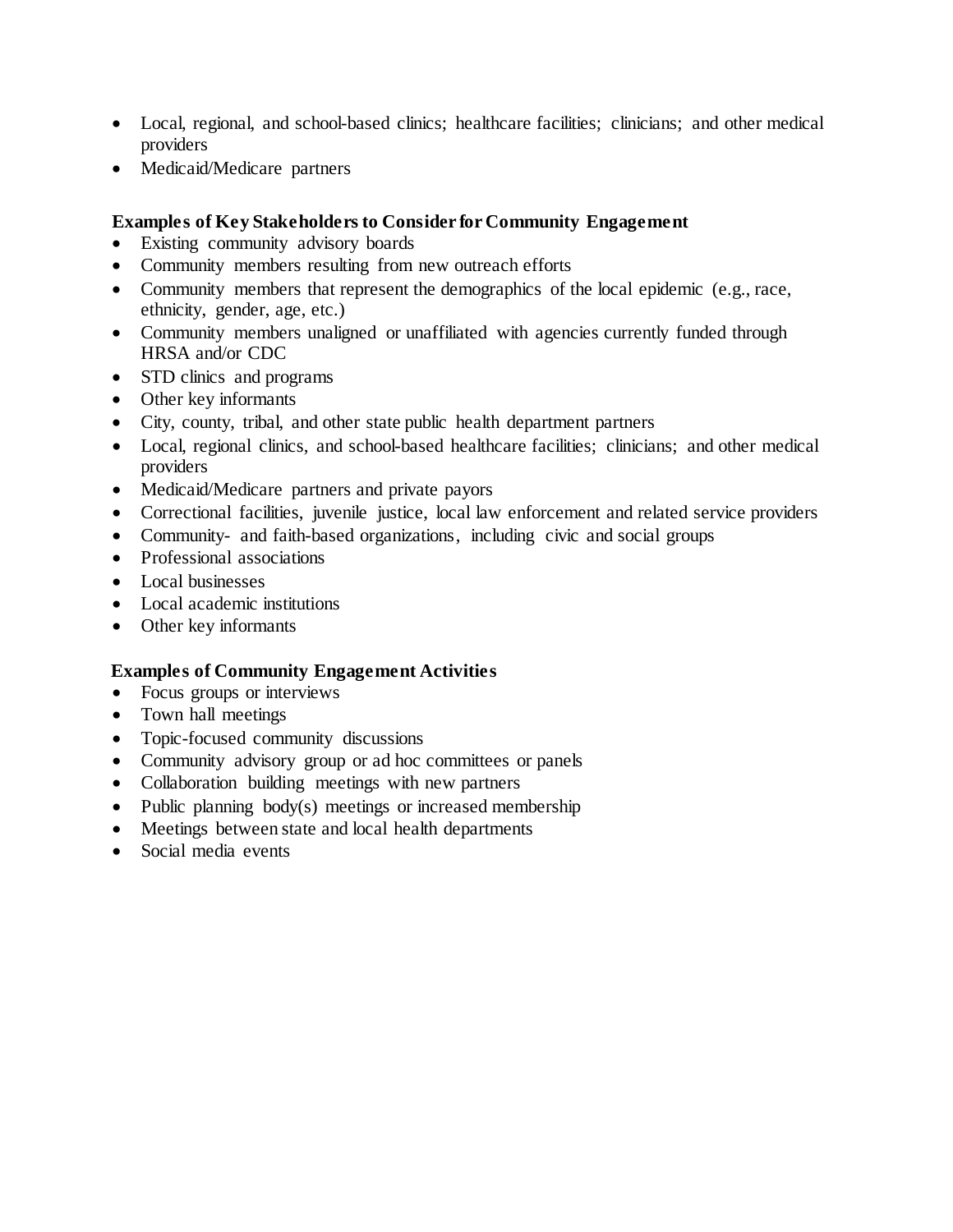## Suggested Data Sources

#### **Suggested Data Sources:**

- Behavioral surveillance data, including databases such as National HIV Behavioral Surveillance System (NHBS), Youth Risk Behavioral Surveillance System (YRBSS), Behavioral Risk Factor Surveillance System (BRFSS) (e.g., patterns of, or deterrents to, HIV testing, substance use and needle sharing, sexual behavior, including unprotected sex, sexual orientation and gender identity, healthcare-seeking behavior, trauma or intimate partner violence, and adherence to prescribed antiretroviral therapies)
- HIV surveillance data, including clinical data (e.g., CD4 and viral load results) and HIV cluster detection and response data. HIV Surveillance Report, Supplemental Reports, and Data Tables: https://www.cdc.gov/hiv/library/reports/hiv-surveillance.html
- STI surveillance data
- HIV testing program data (e.g., data from Early Identification of Individuals with HIV/AIDS for RWHAP Parts A and B Grantees; CDC HIV testing data)
- NCHHSTP AtlasPlus (HIV, STD, Hepatitis, TB, and Social Determinants): [https://www.cdc.gov/nchhstp/atlas/index.htm?s\\_cid=ss\\_AtlasPlusUpdate001](https://www.cdc.gov/nchhstp/atlas/index.htm?s_cid=ss_AtlasPlusUpdate001)
- Medical Monitoring Project:<https://www.cdc.gov/hiv/statistics/systems/mmp/index.html>
- Ryan White HIV/AIDS Program data (Ryan White HIV/AIDS Program Services Report; ADAP Data Report):<https://hab.hrsa.gov/data/data-reports>
- AHEAD: America's HIV Epidemic Analysis Dashboard: https://ahead.hiv.gov/
- HOPWA EHE Planning Tool: https://ahead.hiv.gov/resources
- Other relevant demographic data (i.e., Hepatitis B or C surveillance, tuberculosis surveillance, and substance use data)
- Qualitative data (e.g., observations, interviews, discussion groups, focus groups, and analysis of social networks)
- Vital statistics data (e.g., state office of vital statistics, National Death Index, Social Security Death Master File)
- Other Federal Data Sources (e.g., Medicaid Data, HOPWA Data, VA Data)
- Local Data Sources (e.g., Department of Corrections, Behavioral Health services data including information on substance use and mental health services )
- Other Relevant Program Data: (e.g. Community Health Center program data).

Note: An update to the Integrated Guidance for Developing Epidemiologic Profiles is forthcoming in late 2021.

# **References for CDC DHAP and HRSA HAB Performance Measures:**

- HRSA HAB Performance Measure Portfolio: [https://hab.hrsa.gov/clinical-quality](https://hab.hrsa.gov/clinical-quality-management/performance-measure-portfolio)[management/performance-measure-portfolio](https://hab.hrsa.gov/clinical-quality-management/performance-measure-portfolio)
- Core Indicators for Monitoring the Ending the HIV Epidemic: https://ahead.hiv.gov/
- •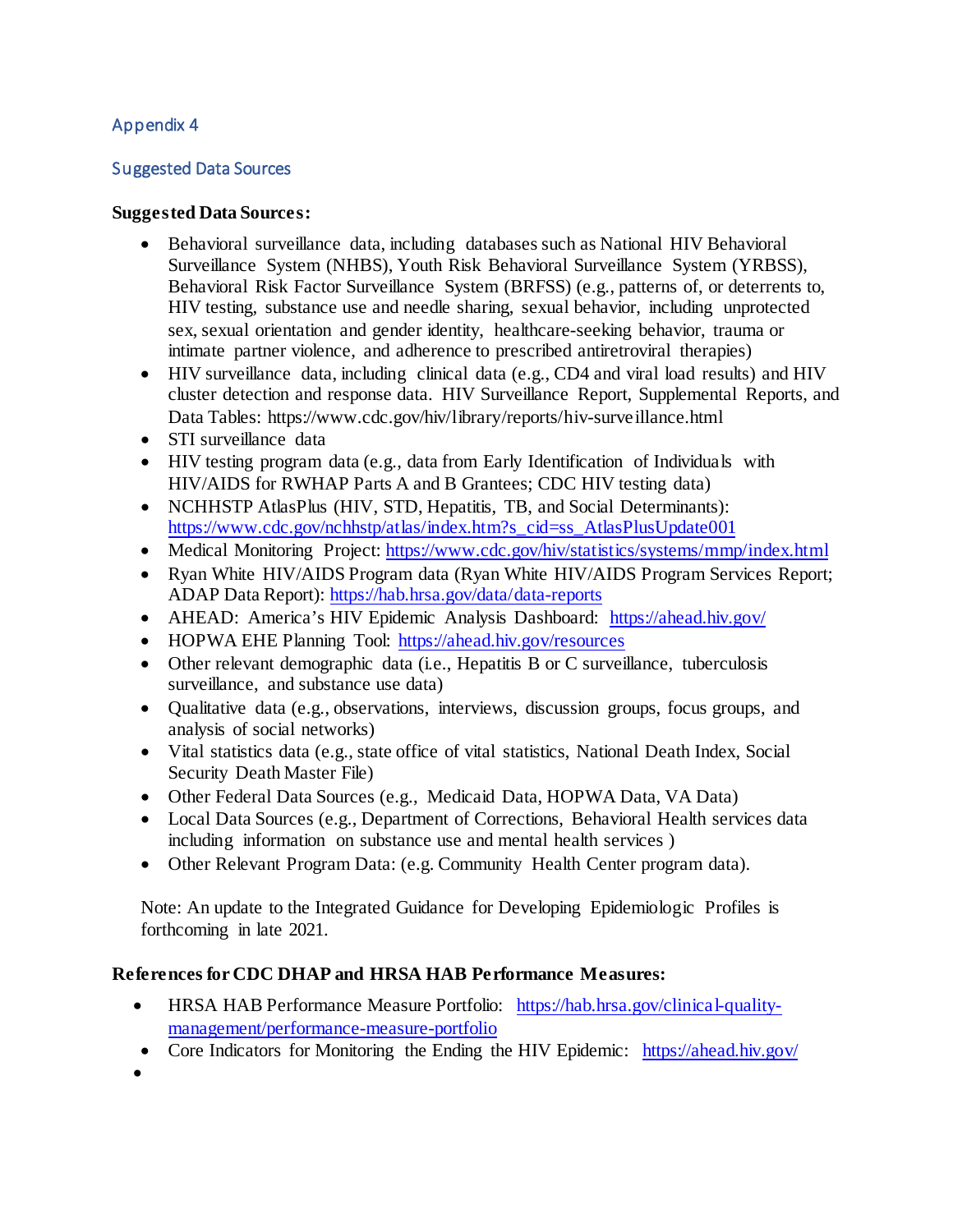#### Federal Strategic Plans and Resources

#### *Federal Strategic Planning Documents*

- [Healthy People 2030:](https://health.gov/healthypeople) Sets data-driven national objectives to improve health and wellbeing over the next decade.
- [HIV National Strategic Plan: A Roadmap to](https://www.hiv.gov/federal-response/hiv-national-strategic-plan/hiv-plan-2021-2025) End the HIV Epidemic (2021–2025): Roadmap for ending the HIV epidemic in the United States, with a 10-year goal of reducing new HIV infections by 90% by 2030.
- Sexually Transmitted Infections National Strategic Plan for the United States (2021–2025): Groundbreaking, first ever five-year plan that aims to reverse the recent dramatic rise in STIs in the United States
- [Viral Hepatitis National Strategic Plan: A Roadmap to Elimination 2021-2025:](https://www.hhs.gov/hepatitis/viral-hepatitis-national-strategic-plan/national-viral-hepatitis-action-plan-overview/index.html) Provides a framework to eliminate viral hepatitis as a public health threat in the United States by 2030.
- [HHS Ending the HIV Epidemic \(EHE\): A Plan for America Initiative:](https://www.hiv.gov/federal-response/ending-the-hiv-epidemic/overview) EHE aims to reduce the number of new HIV infections in the United States by at least 90% to fewer than 3,000 per year.

# *Federal HIV Funding Resources*

This non-exhaustive list provides web sites to assist with identifying federal HIV funding resources in U.S. jurisdictions.

#### **General**

- [USA Spending](https://www.usaspending.gov/search)
- [Federal HIV Budget](https://www.hiv.gov/federal-response/funding/budget)

# **Health Resources and Services Administration (HRSA)**

- HRSA HIV/AIDS Programs Grantee Allocations & Expenditures
- [HRSA Bureau of Primary Health Care Health Center Recipients Locator](https://data.hrsa.gov/tools/data-reporting/program-data?type=AWARDEE)
- HRSA [Federal Office of Rural Health Policy, Rural Assistance Center, Rural HIV and](https://www.ruralhealthinfo.org/search?q=hiv&s=Funding)  [AIDS Funding & Opportunities](https://www.ruralhealthinfo.org/search?q=hiv&s=Funding)

# **Centers for Disease Control and Prevention (CDC)**

- [CDC Division of HIV/AIDS Prevention \(DHAP\) Funding and Budget](https://www.cdc.gov/hiv/funding/index.html)
- Notice of Funding Opportunity (NOFO) PS19-1906: Strategic Partnerships and Planning to Support Ending the HIV Epidemic in the United States Component B: Accelerating State and Local HIV Planning to End the HIV Epidemic
- Ending the Epidemic (EHE): Scaling Up HIV Prevention Services in STD Specialty **[Clinics](https://www.cdc.gov/std/projects/ehe/default.htm)**
- [CDC DIS Workforce Development Funding](https://www.cdc.gov/std/funding/pchd/development-funding.html)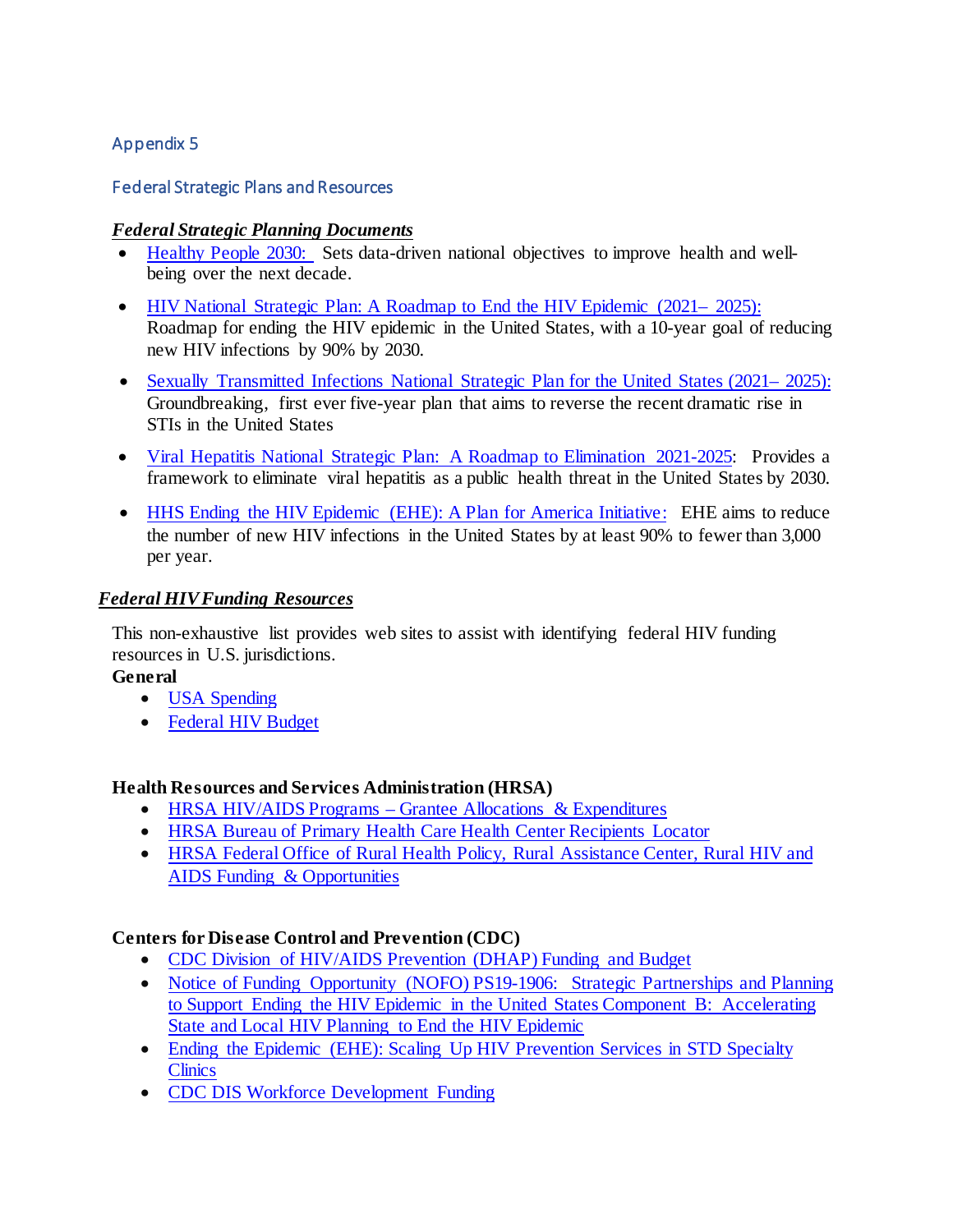# **U.S. Department of Housing and Urban Development (HUD)**

- [HUD Community Planning and Development Program Listing](https://www.hud.gov/program_offices/comm_planning)
- HUD Community Planning and Development Cross-Program Funding Matrix and [Dashboard Reports](https://www.hudexchange.info/programs/cpd-cross-program-funding-matrix-and-dashboard-reports/)

# **Substance Abuse and Mental Health Services Administration (SAMHSA)**

- [SAMHSA's Substance Abuse and HIV Prevention Navigator](https://www.samhsa.gov/grants/awards/2020/SP-20-001) Program for Racial/Ethnic **[Minorities](https://www.samhsa.gov/grants/awards/2020/SP-20-001)**
- SAMHSA [Grant Awards by State](https://www.samhsa.gov/grants-awards-by-state)
- SAMHSA's Prevention and Treatment of HIV Among People Living with Substance [Use and/or Mental Disorders](https://www.samhsa.gov/resource/ebp/prevention-treatment-hiv-among-people-living-substance-use-andor-mental-disorders)

# **HHS, Office on Minority Health (OMH)**

• HHS Office of Minority Health Active Grant Award Locator

#### **National Institutes of Health**

• [Centers for AIDS Research \(CFAR\)](https://www.niaid.nih.gov/research/centers-aids-research) program

# **CDC/HRSA Project Officer**